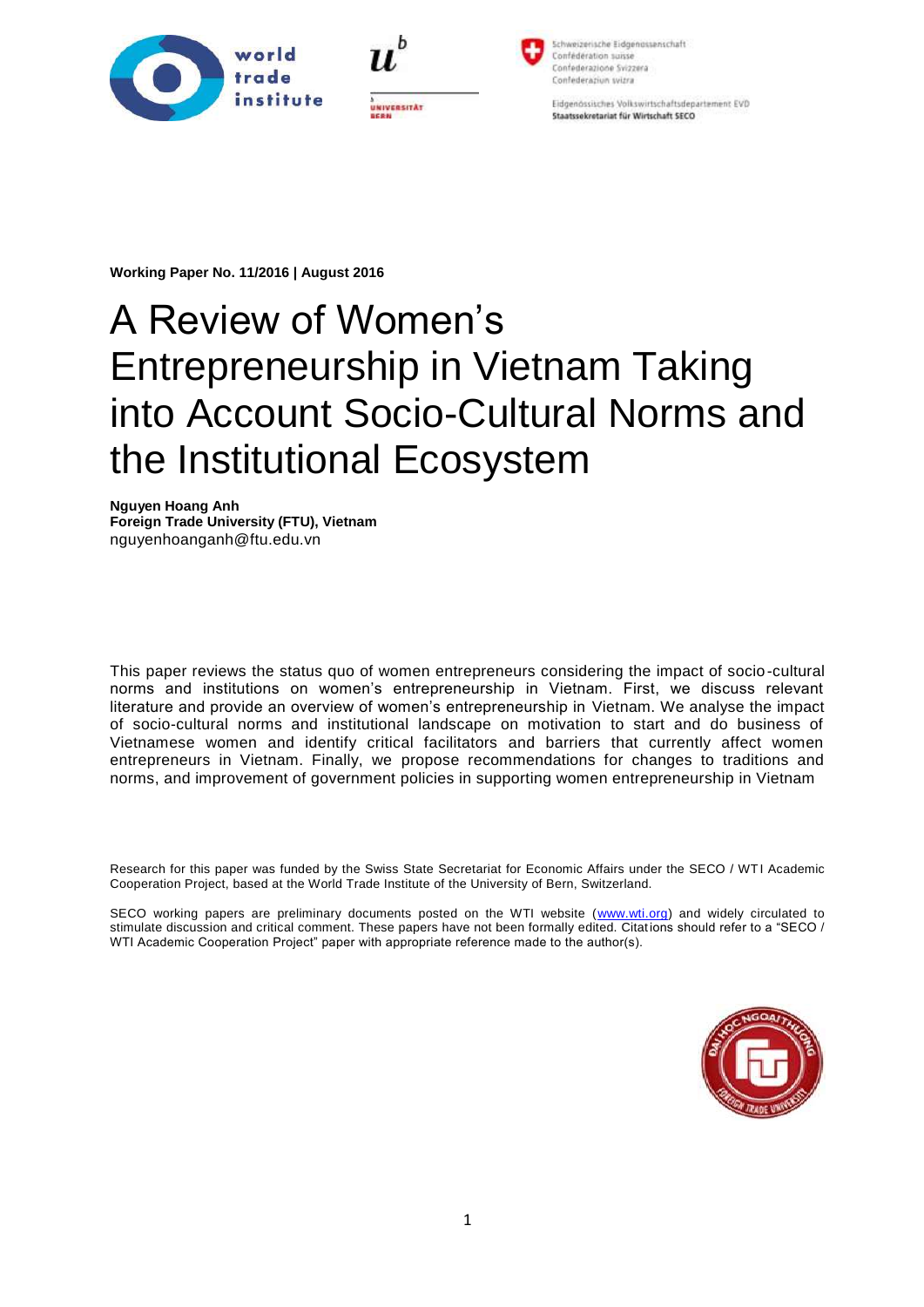# **A review of women's entrepreneurship in Vietnam taking into account sociocultural norms and the institutional ecosystem**

*Nguyen Hoang Anh Hoang Truong Giang Du Vu Hoang Tuan Hoang Bao Tram*

#### **Abstract**

This paper reviews the status quo of women entrepreneurs considering the impact of socio-cultural norms and institutions on women's entrepreneurship in Vietnam. First, we discuss relevant literature and provide an overview of women's entrepreneurship in Vietnam. We analyse the impact of socio-cultural norms and institutional landscape on motivation to start and do business of Vietnamese women and identify critical facilitators and barriers that currently affect women entrepreneurs in Vietnam. Finally, we propose recommendations for changes to traditions and norms, and improvement of government policies in supporting women entrepreneurship in Vietnam.

**Keywords:** women entrepreneurs, socio-cultural norms, traditions, institutional ecosystem, Vietnam

# **Introduction**

Since the economic reform (Doimoi) in 1986, Vietnam has achieved an outstanding economic growth. During the period of 1990-2010, the economy of Vietnam experienced an annual average rate of 7.3 percent even counting the recent economic crisis (World Bank, 2011b). It is recognized that a blooming market of private enterprises has contributed significantly to this rapid growth. It is generally recognised that Vietnamese women are increasingly involving in entrepreneurial activities and making greater contribution to the development of the economy. According to an estimation of International Labour Organisation (ILO, 2011), about 25 percent of Vietnamese business owners are women.

Women entrepreneurs and women owned companies contributed considerably to the job creation and economic development of Vietnam. Although women have gained better economic opportunities, their productive potential is underutilized due to cultural values and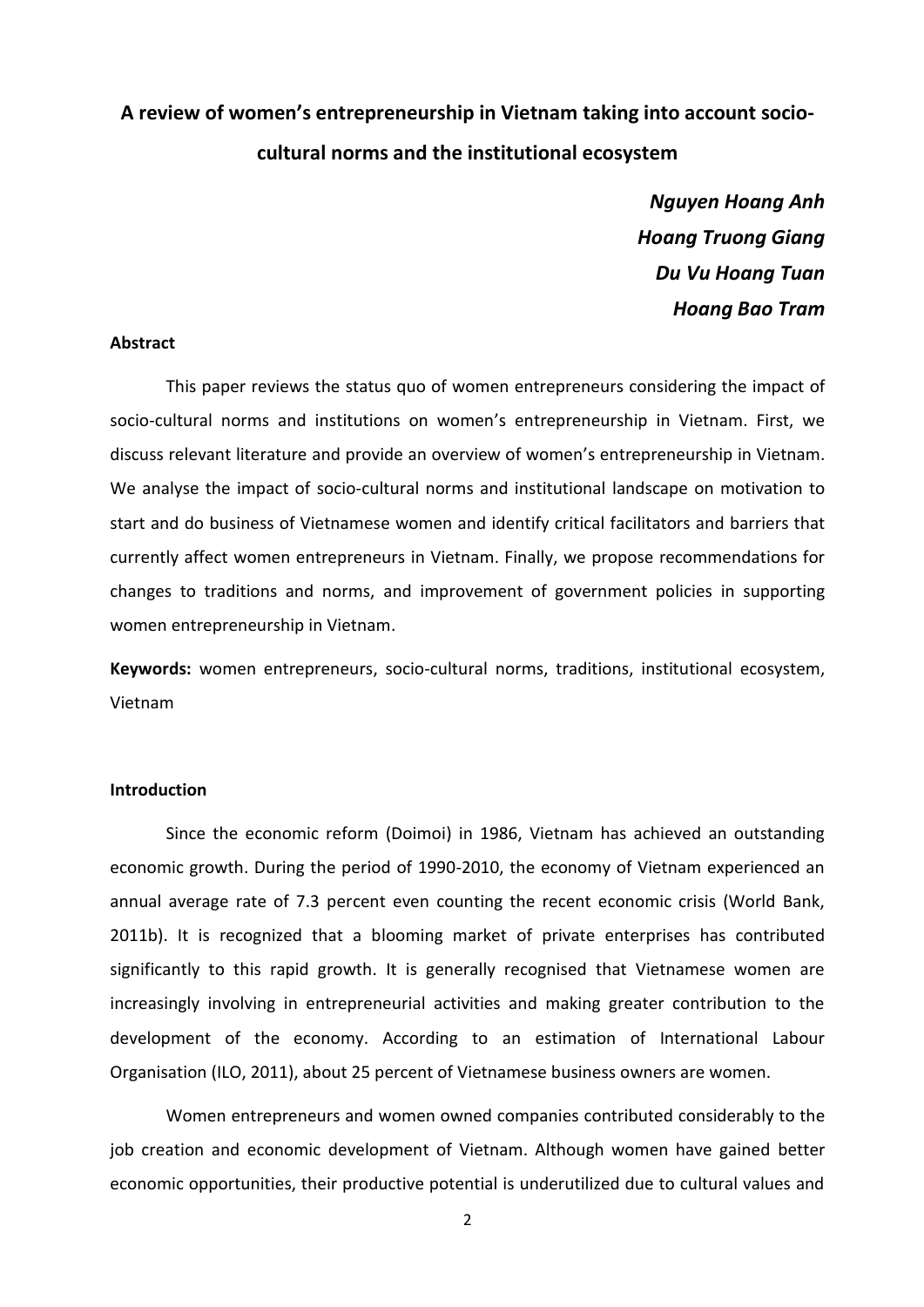an unfavourable business environment. The traditions expect that a woman's role is to taking care of family and doing housework while men are relied upon to provide the main source of income for the household. Women entrepreneurs face the challenges of equal access to resources, finance and business training.

Being aware of these barriers, the Vietnamese government has committed itself to promoting gender equality and women's empowerment over the past decade. In 2006, the Vietnamese Parliament approved the Gender Equality Law which aimed to improve women's roles in society, particularly in business. Support for women entrepreneurship is also found in other laws and regulations. Though progress has been made, little is known about the cultural and institutional impacts on women entrepreneurship in Vietnam. To address this issue, our paper aim to provide understandings into the current status of women entrepreneurship in Vietnam, to identify barriers and difficulties they face in doing business, and to analyse the traditions and regulations that might have impacts on women entrepreneurship in Vietnam. Furthermore, we propose implications which may help policy makers build a support system for the development of women entrepreneurship and suggest some significant topics for further studies.

The paper will be organised as follows. Section 1 discusses the relevant literature of and provides an overview of women entrepreneurship in Vietnam. Section 2 and Section 3 provides a deep analysis of traditions and regulations issues that might have impacts on women entrepreneurship in Vietnam. Finally, in Section 4, the paper concludes with implications and recommendations for tradition changes and regulatory facilitation in support for Vietnamese women entrepreneurship.

# **1. Overview of women entrepreneurship in Vietnam**

#### **The concept of women entrepreneurship**

Entrepreneurs have been defined in various ways, but most definitions suggest they are people who develop new and innovative ideas for products, business models, or markets (Nijssen, 2014). Accordingly, entrepreneurship is basically a creative activity in which entrepreneurs perceive opportunities to innovate (Nijssen, 2014; Raven & Le, 2015). When the literature distinguishes between different types of entrepreneurship, it uses a wide variety of terms, amongst them are opportunity and necessity entrepreneurship. The former term is linked to the identification of good business opportunities, while the latter one is related to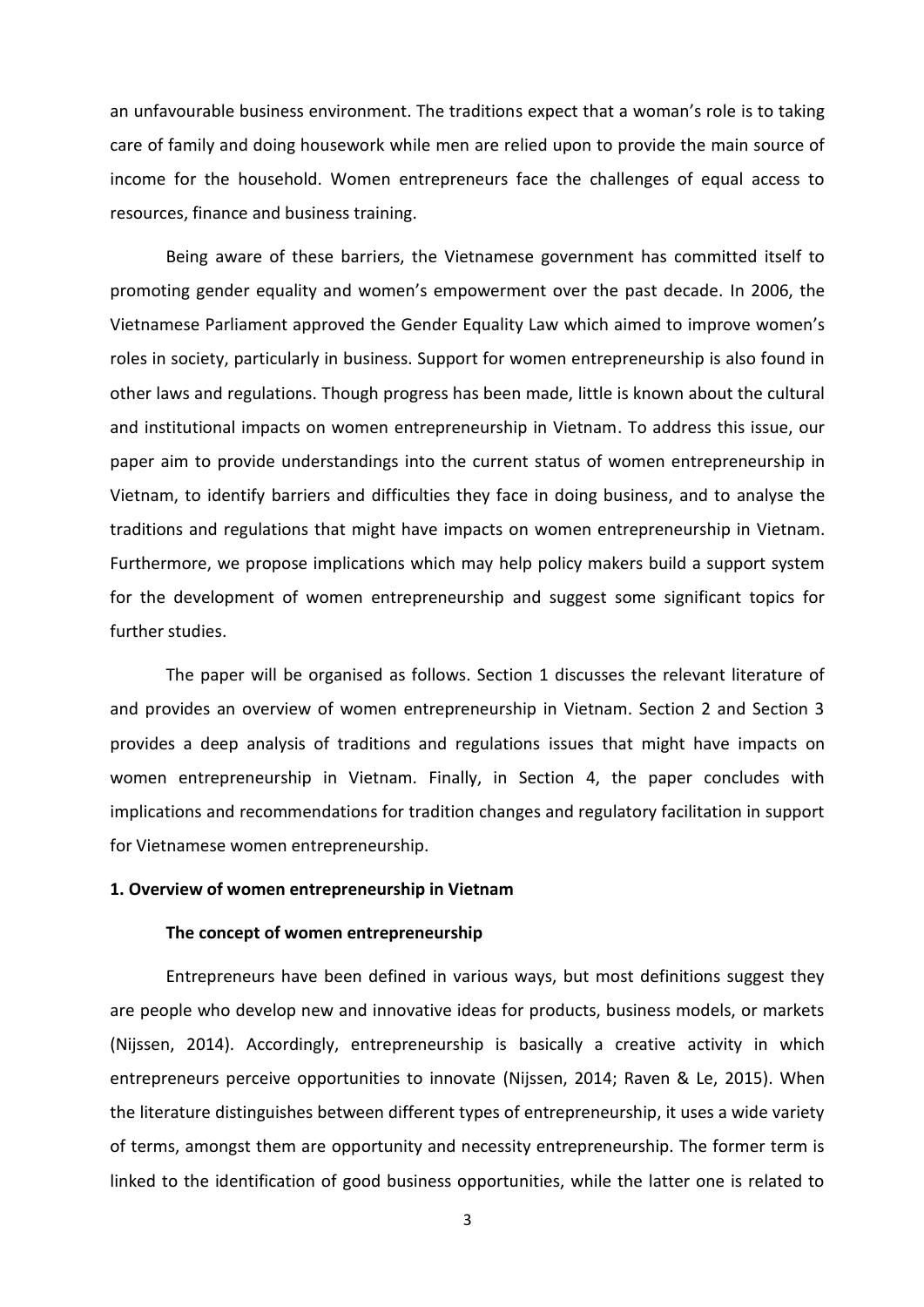the lack of better job opportunities (Fuentelsaz et al., 2015). Even though both types refer to new entrepreneurial activities, their effects on development and economic growth are clearly different. Acs and Varga (2005) identified that necessity entrepreneurship does not affect economic development, and opportunity entrepreneurship has a positive and significant effect.

In recent years, a number of developing countries, including Vietnam, have enacted market-oriented economic reforms aimed at developing their markets to promote entrepreneurship and private enterprise (Hoskisson, Eden, Lau, & Wright, 2000). As a result of these reforms, these countries are becoming major economic forces in the world, and entrepreneurship (including the start-up and growth of formal businesses) has been credited with playing 'a key role in this development' (Bruton, Ahlstrom, & Obloj, 2008). Noting the growing importance of entrepreneurship in developing countries, and citing a paucity of research on the topic, scholars have called for more research into women entrepreneurship in developing countries (Chari & Dixit 2015) and Vietnam is a typical country for this topic due to its fast growth.

Since women entrepreneurship is considered as a source of economic development, innovation and growth, the study of factors that influence rates of women in creating new companies has become an important issue on the agendas of economists, researchers and politicians in most countries (Rubio-Bañón, & Esteban-Lloret, 2015). Understanding the role played by the cultural and institutional factors in entrepreneurship is significant to comprehend how to encourage culture and entrepreneurial behaviour of women entrepreneurs.

#### **Contribution of women entrepreneurship to Vietnamese economy**

In Vietnam, the 1986's Economic Renovation ("Doi Moi") marked the revival and resurrection of the private entrepreneurship, which has since become "the most important driver of the omnipresent growth of the economy" (Vuong & Tran, 2009, p. 57). Women entrepreneurship has been particularly noticed, as it can provide greater income, promote autonomy and boost female empowerment, especially in the age when gender gap in Vietnam is still broad (World Bank, 2011a).

Current demographic and labour data indicate that women have contributed significantly to the economic development of Vietnam. Data from the World Bank's World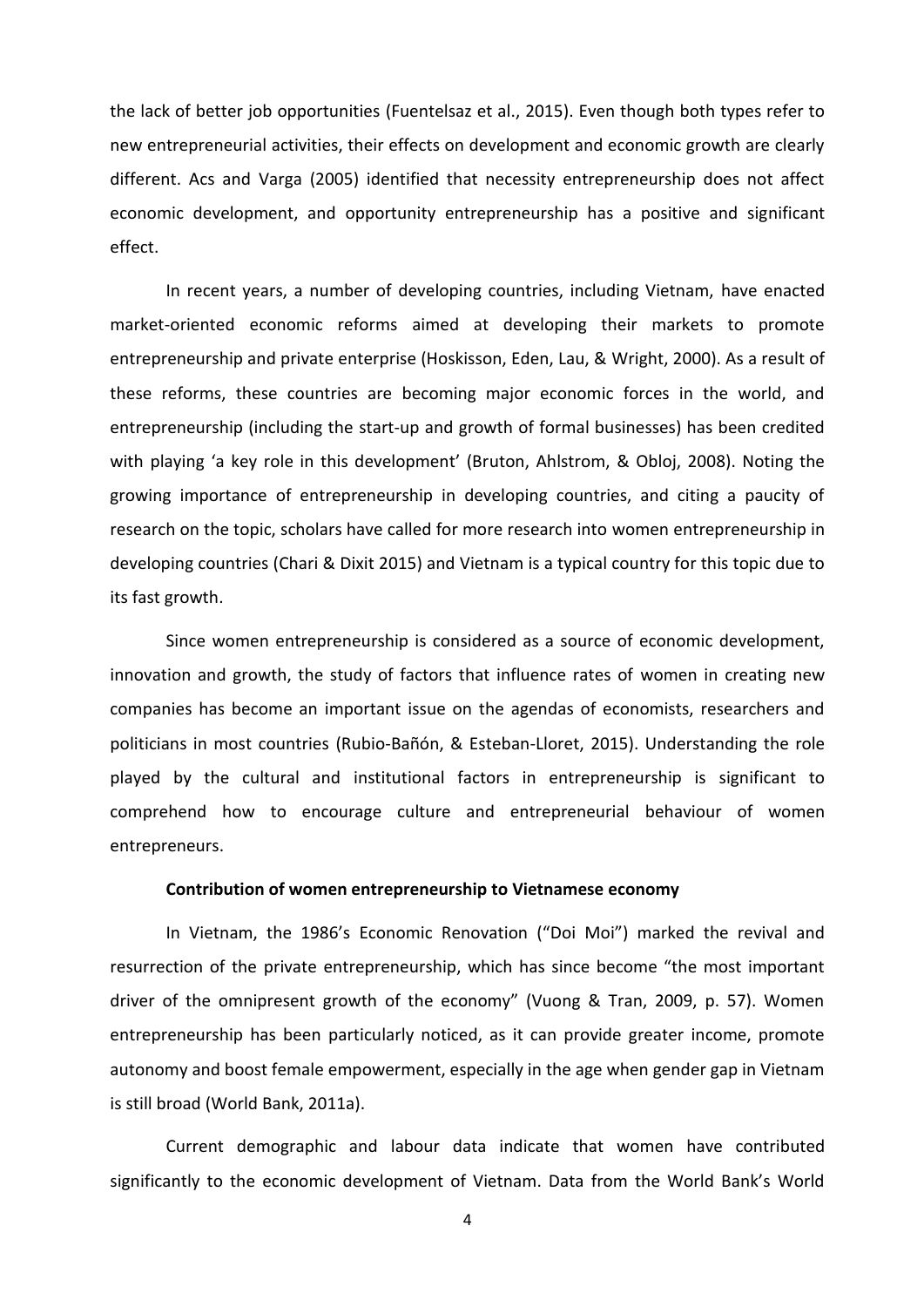Development Indicators (WDI, 2012) during the period 1996-2010 reveals some gender differences in terms of population, levels of education, wages, and labour force participation. Although the female population in Vietnam is larger than the male population, the female labour force is smaller. While the gap between males and females in the labour force has narrowed, there are still more males working. Males have higher literacy rates than females and while women have made significant increases in their education, school enrolments for males are still slightly higher than for females (WDI, 2012). However, there are more women working in the agriculture and service sectors than men. Female self-employment is also higher than male self-employment. Last, the unemployment rate is the same at 2 percent, but, there are more male wage and salaried workers than female wage and salaried workers (WDI, 2012). However, there has been no empirical research to identify the rate of opportunity and necessity entrepreneurship in Vietnam.

The issue of gender and employment is critical to achieve poverty reduction and contribution of women to economic growth. In a Joint Country Assessment, the International Labour Organization and the Ministry of Labour, Invalids and Social Affairs of Vietnam confirmed that creating more and better employment opportunities (ILO/MOLISA, 2010) is crucial to the establishment of sustained escape paths out of poverty and vulnerability.

The following table presents data concerning the percentage of employed males and females in Vietnam who take part in entrepreneurial activity for the years 2007, 2009, 2011, and 2012.

|      | <b>Female</b> |                  |                                          | <b>Male</b>  |                  |                                          |  |
|------|---------------|------------------|------------------------------------------|--------------|------------------|------------------------------------------|--|
| Year | <b>Total</b>  | <b>Employers</b> | Own-<br><b>Account</b><br><b>Workers</b> | <b>Total</b> | <b>Employers</b> | Own-<br><b>Account</b><br><b>Workers</b> |  |
| 2007 | 61.3          | 2.7              | 58.6                                     | 52.4         | 3.8              | 48.6                                     |  |
| 2009 | 50.1          | 3.2              | 46.9                                     | 48.9         | 6.3              | 42.6                                     |  |

**Table 1: A comparison between employed population, male and female, Aged 15 and over in Vietnam**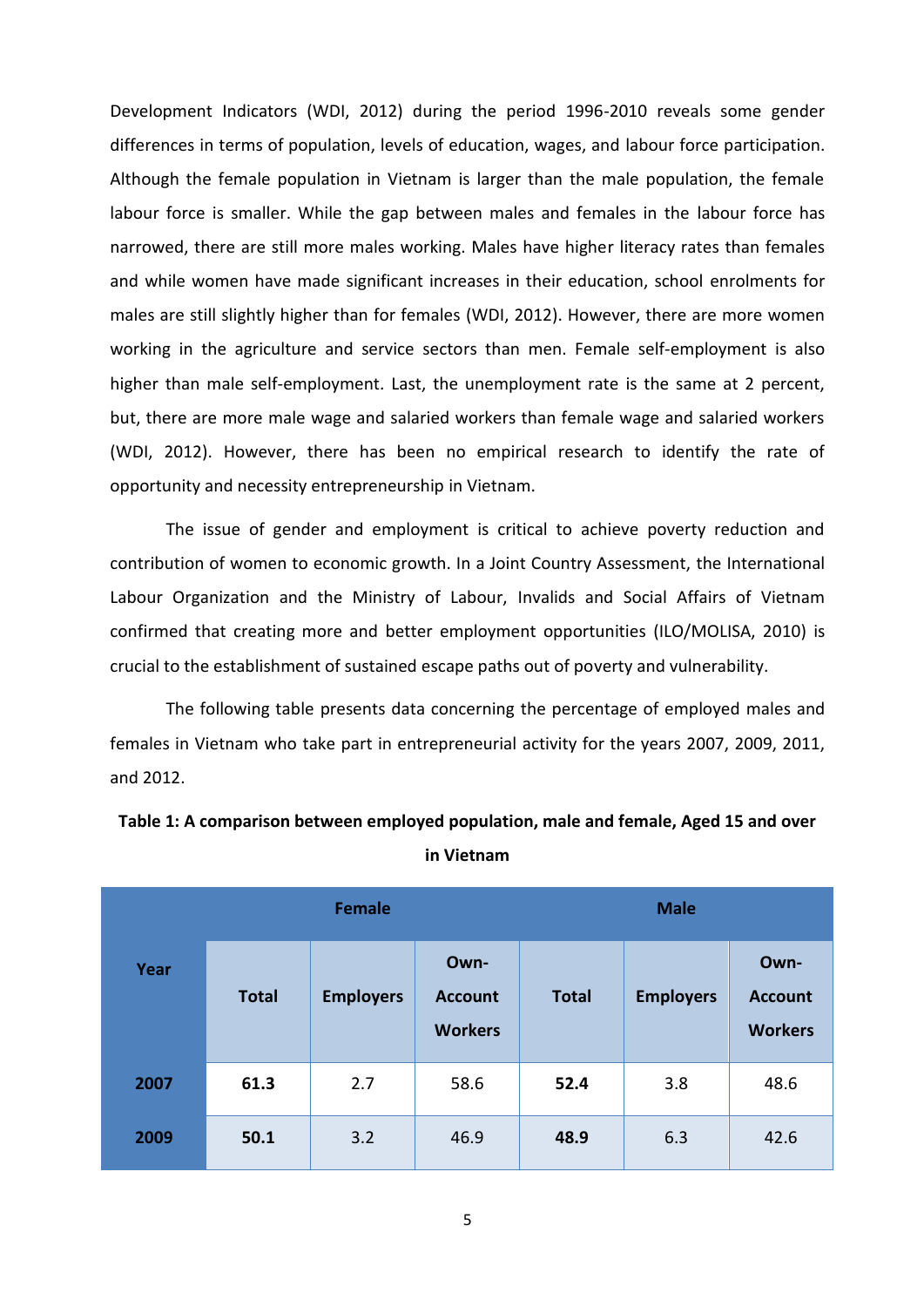| 2011           | 46.3  | 1.8  | 44.5  | 47.3  | 3.9  | 43.4  |
|----------------|-------|------|-------|-------|------|-------|
| 2012           | 47.8  | 1.7  | 46.1  | 47.9  | 3.7  | 44.2  |
| <b>Average</b> | 51.35 | 2.35 | 49.03 | 49.11 | 4.43 | 44.70 |

*Source: Vietnam Labour Force Survey, 2011 and 2012*

Overall, the table illustrates that employed female entrepreneurs had a somehow similar percentage to employed males. In particular, the percentage of female entrepreneurs reached an average of 51.35 %, compared to a percentage of 49.11% of male entrepreneurs. Notably, women were more vulnerable to economic shock than their male counterparts. In fact, before the wake of the global financial and economic crisis, women took up 61.3% of entrepreneurship, nearly 10% higher than that of men in 2007. While both data saw a decline over the period of 2007 – 2009, the percentage of female entrepreneurs experienced a surge by 11.2%, which was nearly three times higher than corresponding data for men. Also, it should be noted that there is a difference between the two definitions "own-account workers" and "employers". The first one refers to the situation where one is self-employed with no regular employees hired (Avin & Kinney, 2014). The second one, however, is associated with employees. Regarding the breakdown of entrepreneurs into these two types of workers, it can be seen that they underwent contradictory trends. While the proportion of own-account workers tended to fall throughout the period, the percentage of employers rose from 2007 to 2009. Nevertheless, both failed to match their levels before the recession started. In addition, over the mentioned period, the majority of female entrepreneurs were linked to own-account workers, unlike their male counterparts who were more likely to be employers. As a consequence, this implies higher vulnerability for female entrepreneurs, as well as there is likelihood that these women-run businesses would be smaller and more vulnerable than male-owned firms.

The Global Entrepreneurship Monitor (GEM) project was initiated in 1999 with the intention of expanding knowledge about entrepreneurship across the world. In 2013, it issued its first report on Vietnam based on a survey of 2000 Vietnamese adults aged 18 to 64 (GEM, 2013). They provided data by gender for "Total Early-Stage Entrepreneurial Activity" (business start-ups plus businesses in operation for more than 3 months but less than 3 years and a half)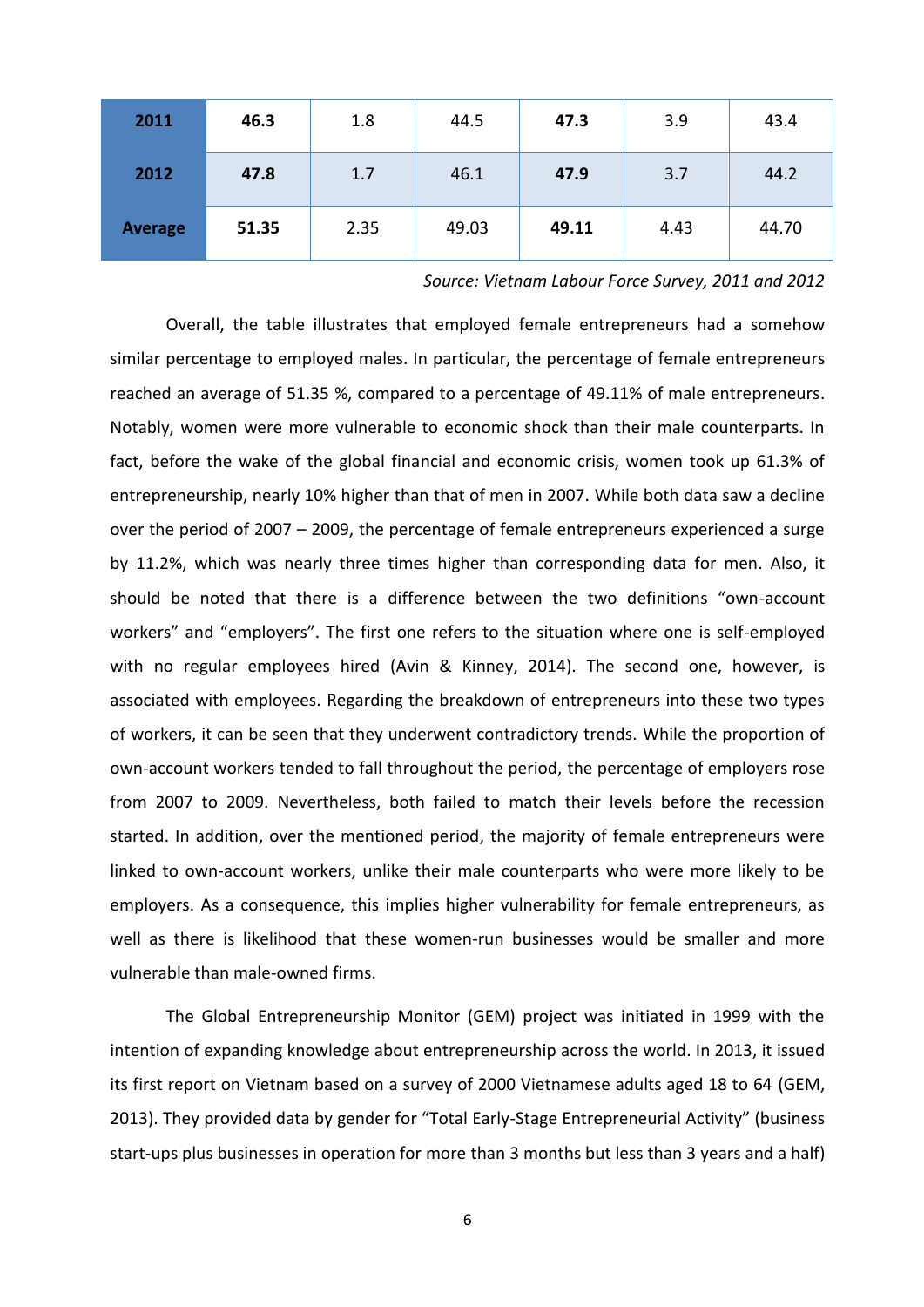and for "Established Businesses" (in operation for more than 3 years and a half). Since this was GEM's first survey covering Vietnam, only data for 2013 are available (see Table 2). Table 2 reports in the first column of figures that 13.9% of females surveyed were "early-stage entrepreneurs" while 16.1% headed "established businesses." Table 2 uses total persons (male or female) surveyed as the denominator; total persons surveyed could be employed, but also unemployed or not participating in the labour market. It is indicated that the percentages of females surveyed that were identified as entrepreneurs were very close to those of males, particularly in established businesses (16.1% of women surveyed operated established businesses versus 16.6% of men surveyed) (GEM, 2013).

|  | Table 2: Male and female entrepreneurship in Vietnam and "factor-driven economies" in 2013 |
|--|--------------------------------------------------------------------------------------------|
|  |                                                                                            |

|                                                                                 | <b>VIETNAM</b> | <b>FACTOR-DRIVEN ECONOMIES</b> |
|---------------------------------------------------------------------------------|----------------|--------------------------------|
| Female early-stage<br>entrepreneurial activity<br>(% of adult females surveyed) | 13.9           | 19.80                          |
| Male early-stage<br>entrepreneurial activity<br>(% of adult males surveyed)     | 16.8           | 22.33                          |
| Female established businesses<br>(% of adult females surveyed)                  | 16.1           | 12.10                          |
| Male established businesses<br>(% of adult males surveyed)                      | 16.6           | 14.60                          |

*Source: Global Entrepreneurship Monitor Vietnam Report 2013, p.35* 

The GEM survey also provides a basis for comparing female and male entrepreneurship in Vietnam in 2013 to that in other countries. One way is to compare rates of entrepreneurship in Vietnam to rates for comparable economies which GEM calls "factordriven economies" (GEM, 2013). These are low-income economies with relatively high shares of primary product exports such as Vietnam, the Philippines, India, and several countries in sub-Saharan Africa. Comparing the last column in Table 2 with the figures for Vietnam, the percentages of both female and male early stage entrepreneurs are lower in Vietnam than in "factor-driven economies." In contrast, the percentages of surveyed females and males in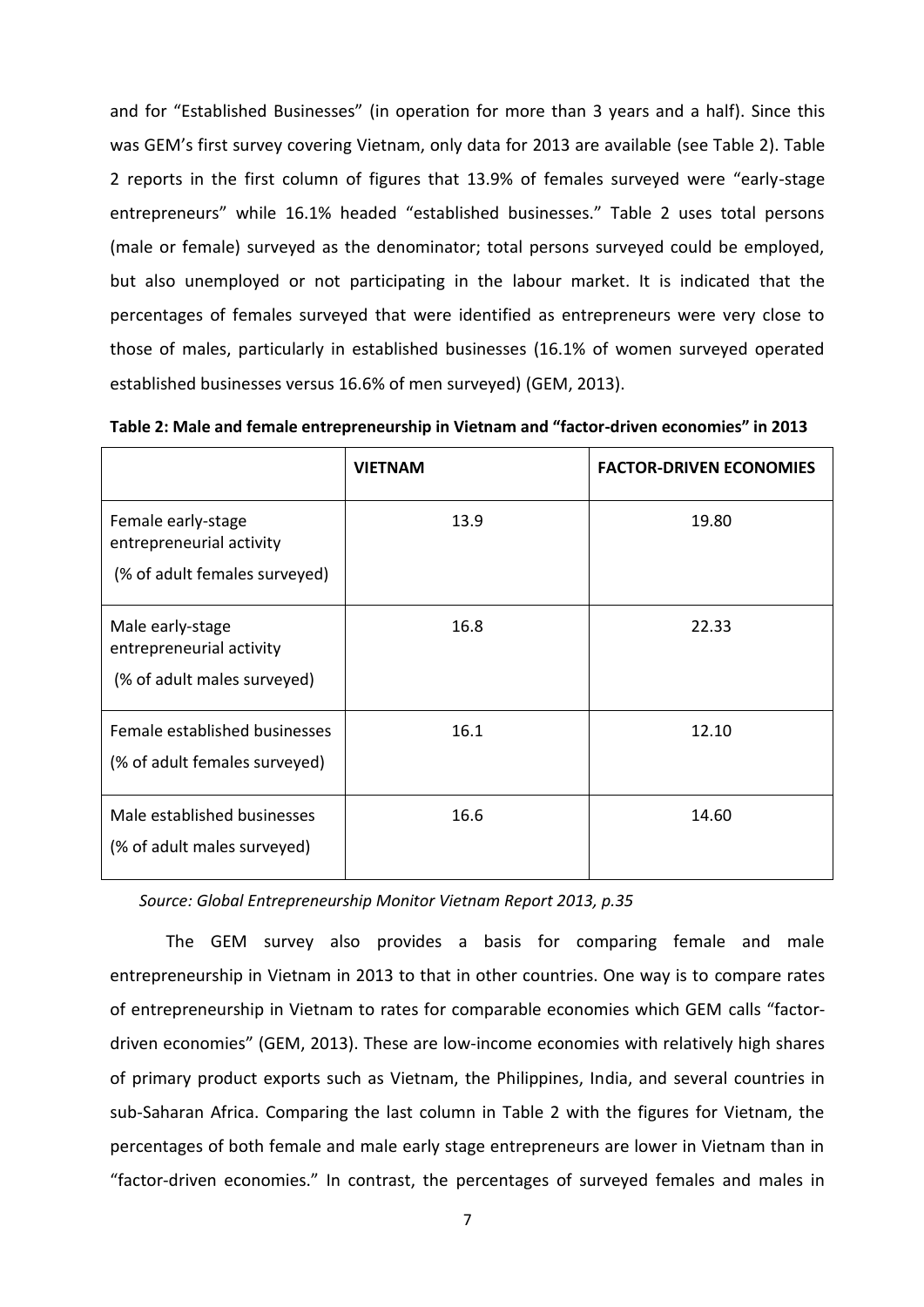Vietnam operating established businesses are higher than those in the comparable countries. The GEM report attributes the lower rate of new business establishment in Vietnam to its slower recovery from the 2008-2009 recession than other countries (GEM, 2013).

#### **Characteristics of Vietnamese Female Entrepreneurs**

#### *Educational level*

In 2006, the general population literacy rate in Vietnam is at 93% with female literacy rate at 90%, only six percentage points lower than men (96%) (Tien, 2010). This is a remarkable achievement from 1943 literacy rates where approximately 95% of the population and 98% of Vietnamese women could neither read nor write (Bunck, 1997).

However, it is evident that Vietnamese women are short of educational and professional training, particularly on-the-job training and business administration skills. "Women have less education and training in competencies such as management, communication and decision making skills" (Vietnam Women Entrepreneurs Council 2007, p. 28). Pursuant to the survey of UNIDO (2010), it is suggested that male entrepreneurs were significantly more academically qualified than female counterparts. This means Vietnamese male entrepreneurs have more important academic knowledge to start up business than Vietnamese females (UNIDO, 2010).

#### *Geographic Allocation*

It can be seen that female entrepreneurs were mostly in the rural regions, with over a half of total female employed workers, 10% higher than the proportion of those in urban areas. Among them, the majority were own-account workers, rather than employers. Figure 2 shows that 51.1% of total female employed workers working in the rural areas included 50.1% of own-account workers and merely 1% of employers. A similar pattern occurred within female entrepreneurs in urban areas. This implies female-owned businesses in urban areas are probably much larger compared to those run by females in the rural regions.

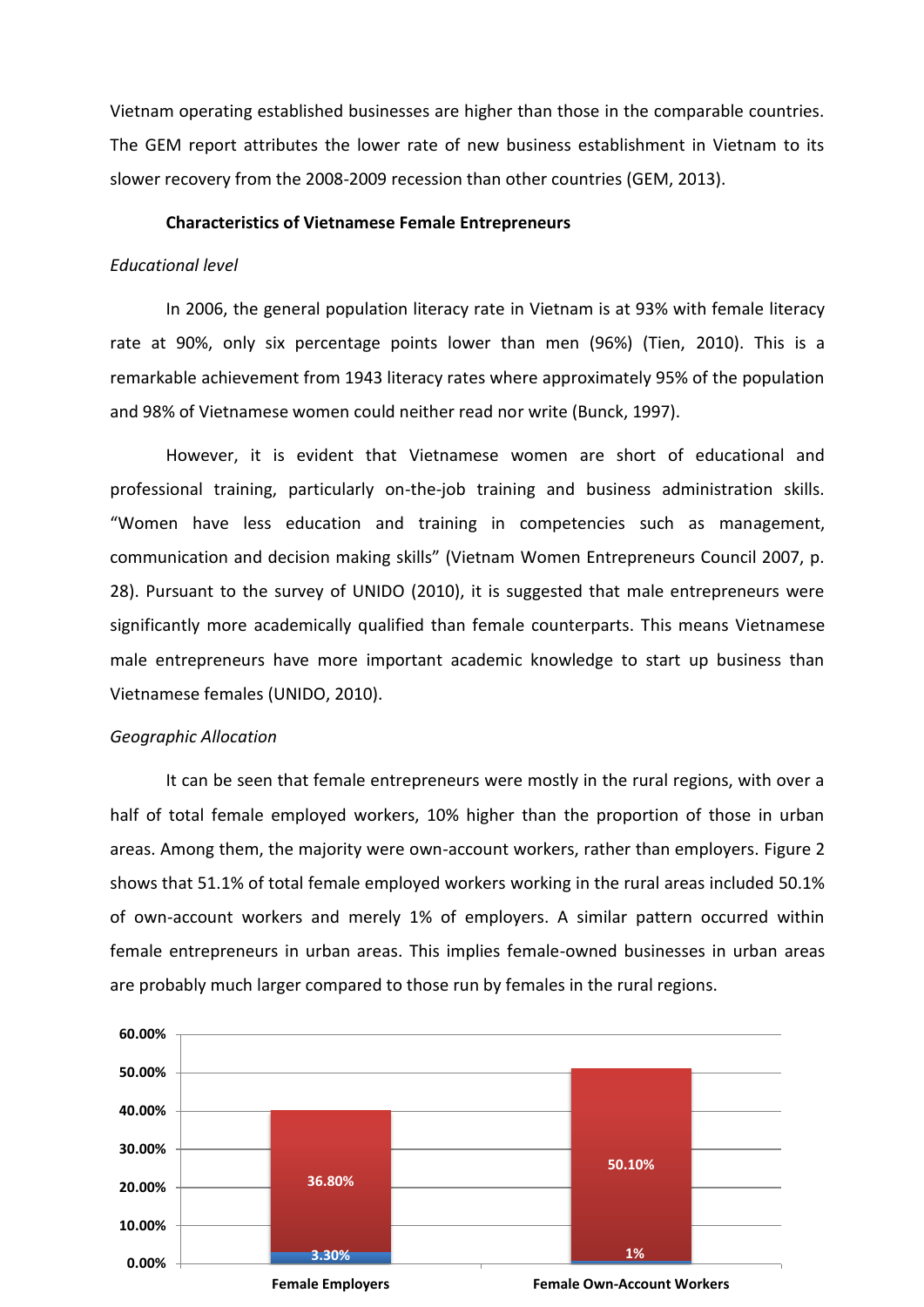#### **Figure 2: Women entrepreneurship Distribution in Rural and Urban Areas, 2012**

#### *Source: Vietnam Labour Force Survey, 2012*

Regarding distribution of entrepreneurs across Vietnam, it is apparent that they tended to execute entrepreneurial activities in more populated regions, namely Red River Delta or Mekong River Delta, all of which had a percentage of at least 50% of total female employed workers. Particularly, Hanoi and Ho Chi Minh City, the two largest metropolitan of the country, accounted for a significantly high percentage of female entrepreneurs with over two-thirds of total female workers altogether (see Figure 3).



**Figure 3: Women entrepreneurship by Region, 2012**

#### *Source: Vietnam Labour Force Survey, 2012*

The 2009 National Population Census (Central Population and Housing Census Steering Committee, 2010) indicated that women accounted for 54 precents of the rural population in Vietnam. Similarly, the Vietnam Women Entrepreneurs Council (VWEC, 2007) reported that over 60 percent of Vietnamese women worked in agriculture in 2002 and Hang (2008) found that 76 percent of female workers in Vietnam were concentrated in agriculture, forestry and fish farming. The urbanization and rural mechanization process in Vietnam has created dramatic changes in rural areas, leading to changes in the livelihoods of rural women. The most significant of these changes has been the conversion of large amounts of farming land to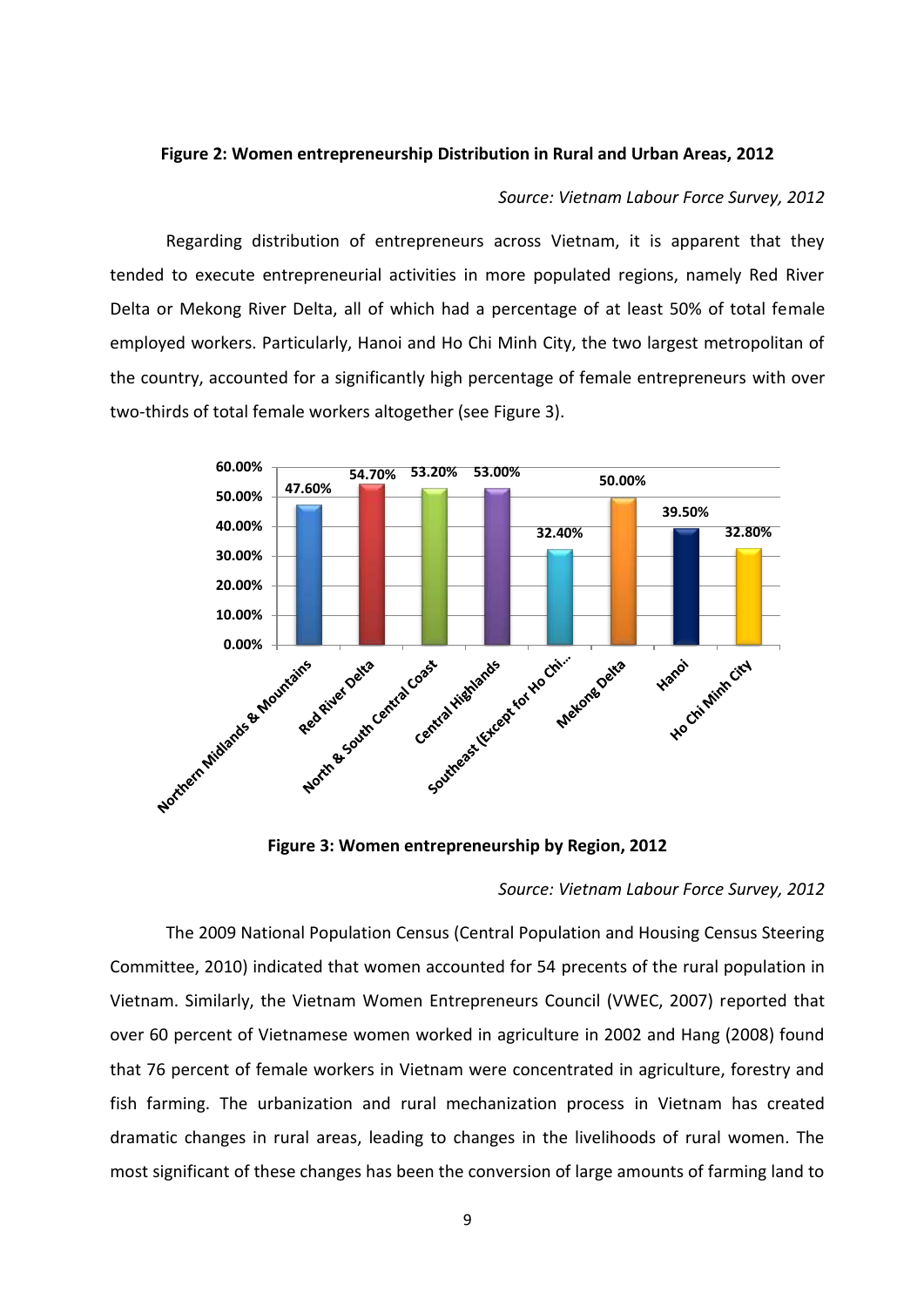industrial zones, tourism sites or new urban areas. This, in turn, has led a significant increase in the rate of unemployment in rural Vietnam (Hoang, 2010). As a result, a growing number of males and a large proportion of the youth population have left their families to earn a living in urban areas or industrial zones. This trend in migration has exposed rural families and rural communities to substantial structural changes. It has resulted in "feminised agriculture" (that is, women are in charge of almost all agricultural production), an "aging rural sector" (that is, the majority of villagers are now middle-aged or elderly), and "women household heads" (that is, the males have migrated to urban areas) (Hoang, 2010; Thanh et al., 2005).

### **2. The impacts of Socio-cultural norms on women's entrepreneurship**

# **Women's position in Vietnamese society**

*This section provides a short background on the history of Vietnamese traditions with focus on the social roles of women. We also analyse the impacts of these traditions on Vietnamese women's perceptions in starting and running a business*

The culture of Viet Nam is one of the oldest cultures in the Pacific Ocean Region. Vietnamese culture has evolved a number of characteristics more similar to its East Asian neighbours but different from other countries in Southeast Asia that have been considerably more influenced by the Indian culture. For example, the Vietnamese family is modelled after Confucian principles which are structured along male lines (Kibria, 1990). Women's subordinate position relative to male members of the family gives the men freedom to make important decisions for the family (Luke et al., 2007). On the other hand, Vietnamese women are expected to ensure family harmony by complying with their husband and in-law's wishes, and by being passive and hardworking (Luke et al., 2007).

In earlier times, Vietnamese women were married off early and tended to move in with the husband's household. A married woman has minimal stature in the family until she bears sons; older women tend to receive higher status and more power. Household heads who represent the household in extra-family affairs are mostly men, in conformity with Confucian tradition (Hirschman & Loi, 1996). Changes in family composition that lead to female family headship rarely occur, but socio-economic demands in urban areas have recently altered traditional Confucian family headship notions.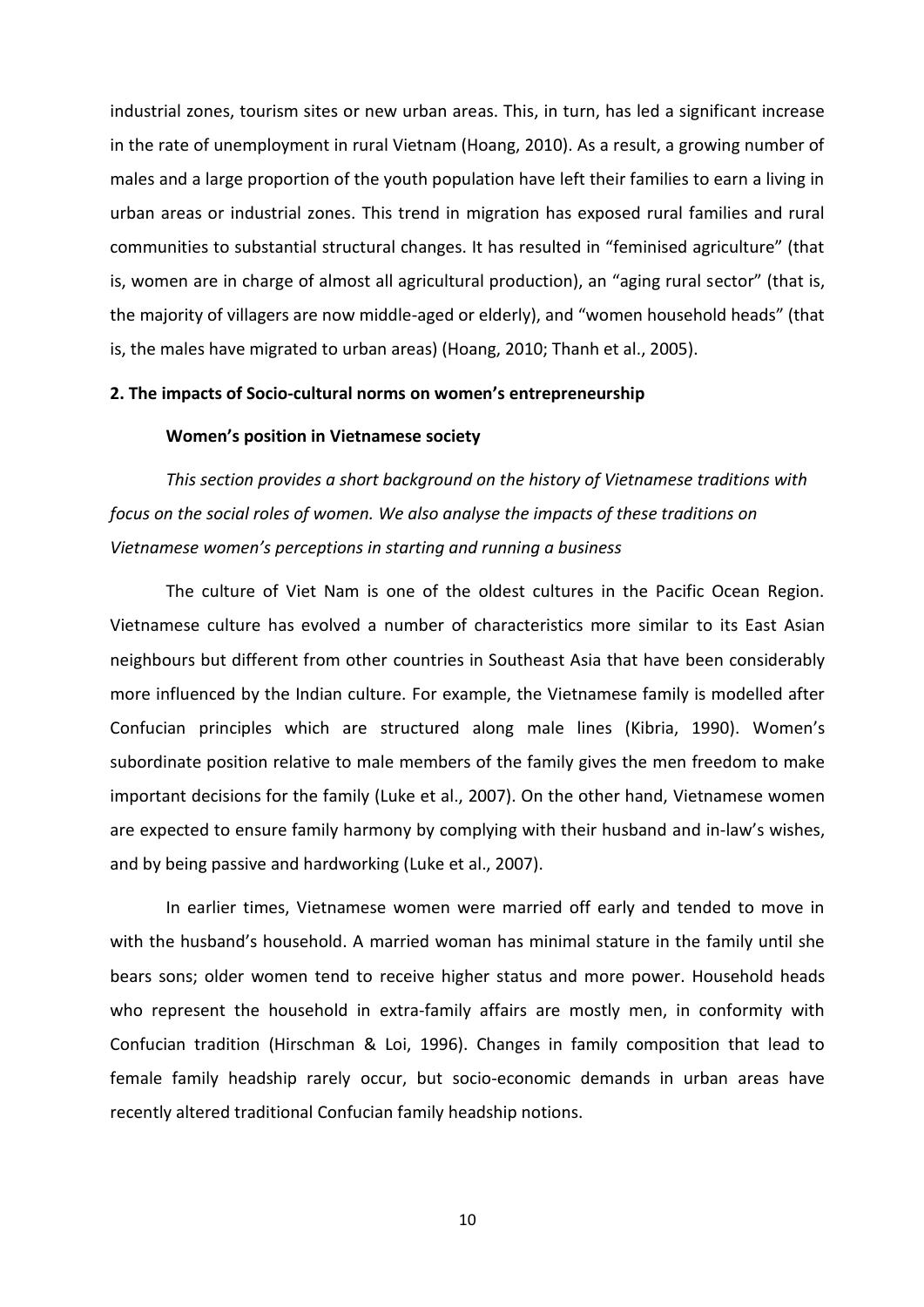In 1979, Viet Nam became one of the first countries to adopt the Convention on the Elimination of All forms of Discrimination against Women (CEDAW). Since then, the country has taken bold policy changes towards improving the situation of Vietnamese women relative to men; including the publication of the 2004 "Guidance for the integration of gender in policy planning and implementation" and the more recent Law on Gender Equality in 2007 (Tien, 2010). The state's efforts have led to increased number of women involved in politics, commerce, education, finance, and healthcare (Thi, 1995).

#### **Socio-cultural factors influencing women doing business**

# **Family support**

Family support is considered one of the most important factors impacting women in starting a business, whether for financial or network support, or as unpaid manpower (UNIDO, 2010). For both male and female entrepreneurs across three regions (North, Central and South), family support received during business start-up was overwhelmingly affirmative (on average, 81%), with very little resistance from family and relatives For matters related to business, significantly more women than men (77% versus 51% respectively) turn to family for guidance regarding important business decisions (Hoang et al., 2013). Vietnamese women's decision to ask family members for guidance are shaped by a variety of values in their lives, including educational attainment, culture, their status in the family, and their overall socioeconomic position. The same argument holds true for Vietnamese men although their actions are opposite that of women's.

#### **Age**

Over 73% of female entrepreneurs believed age was not a negative factor to start and continue businesses (Hoang et al., 2013). The combination of youth and gender was said to create difficulties for women entrepreneurs in establishing relationships with suppliers and clients due to Confucian legacy in Viet Nam (International Finance Corporation, 2007).

### **Gender**

The majority of female entrepreneurs in all three regions across Vietnam cited gender as a significant factor influencing the ease of business start-up. Table 3 shows the result of the survey which reflects the difficulties for Vietnamese women in start-up and continuation, controlled for type of enterprise.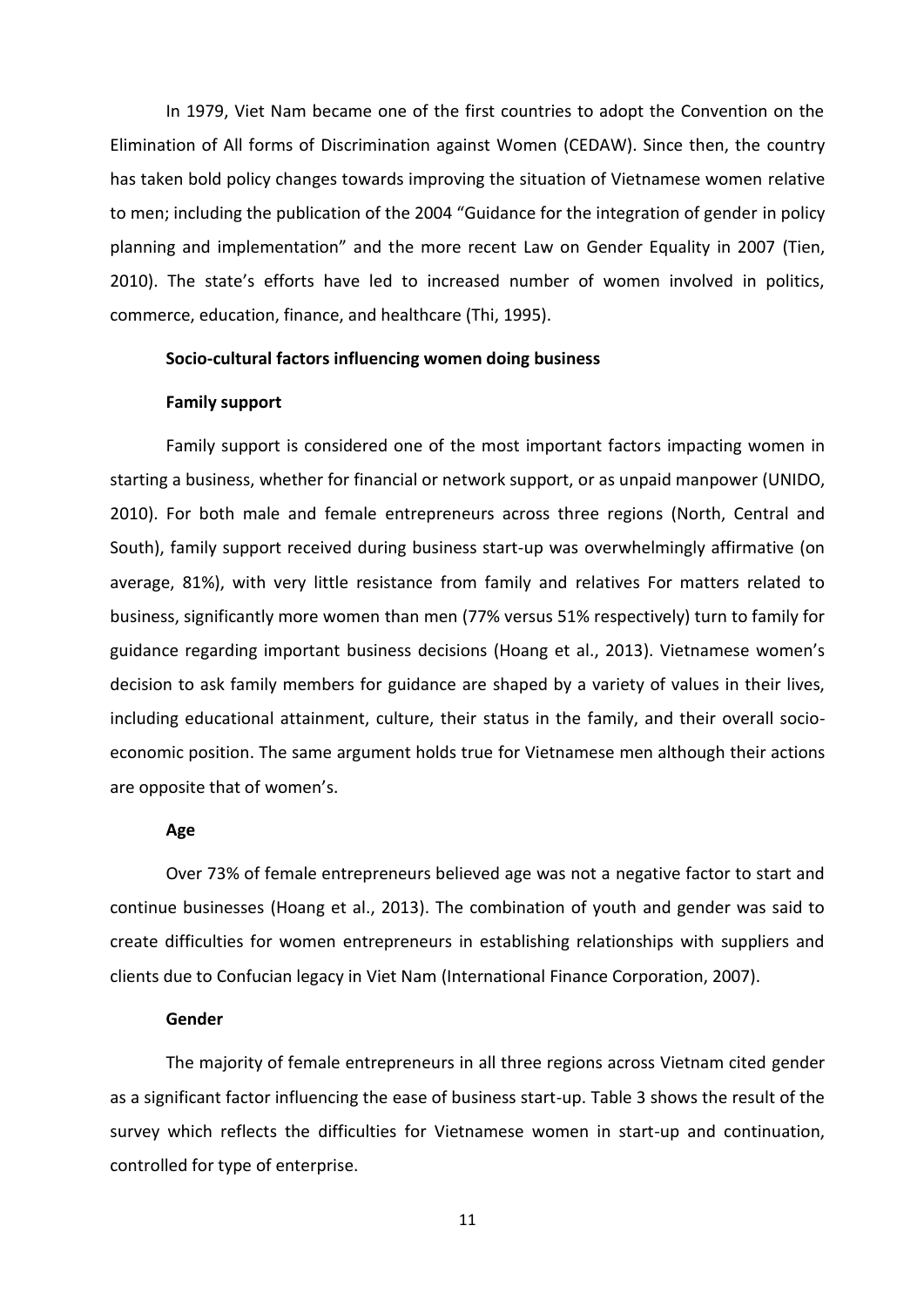Across regions, female entrepreneurs from the Central and South reported more gender-related obstacles to running a business as compared to female counterparts in the North, reflecting on business network development and expansion and the ability to work with authorities. In terms of females leading different types of business, namely household, sole proprietorship, Limited Liability Company, cooperative and joint stock company, the latter of which saw the most impact of gender-related difficulties in business start-up and development with approximately 70% of respondents (Hoang et al., 2013).

| <b>Type of enterprise</b>        | Do you think being female made it more<br>difficult for you to start and continue your<br>business? | <b>Total</b> |            |
|----------------------------------|-----------------------------------------------------------------------------------------------------|--------------|------------|
|                                  | More difficult<br>Easier                                                                            |              |            |
| Household                        | 3(60%)                                                                                              | 2(40%)       | $5(100\%)$ |
| Sole proprietorship              | 19 (56%)                                                                                            | 15 (44%)     | 34 (100%)  |
| <b>Limited Liability company</b> | 59 (55%)                                                                                            | 48 (45%)     | 107 (100%) |
| <b>Joint Stock company</b>       | 44 (70%)                                                                                            | 19 (30%)     | 63 (100%)  |
| Cooperative                      | 2(100%)                                                                                             | 0            | 2(100%)    |
| <b>Total</b>                     | 127 (60%)                                                                                           | 84 (40%)     | 211 (100%) |

|  | Table 3: Difficulties in start-up and continuation, controlled for type of enterprise |  |  |  |  |  |
|--|---------------------------------------------------------------------------------------|--|--|--|--|--|
|--|---------------------------------------------------------------------------------------|--|--|--|--|--|

Source: Hoang et al. (2013). Note: Data does add up to total population because some respondents provided no answer.

# **3. The impacts of institutions on women entrepreneurship**

This section provides an overview of legal framework that has impacts on women entrepreneurship in Vietnam. An analysis of laws and regulations influencing the business environment for Vietnamese women entrepreneurs that have been undergoing major policy changes recently will also be presented.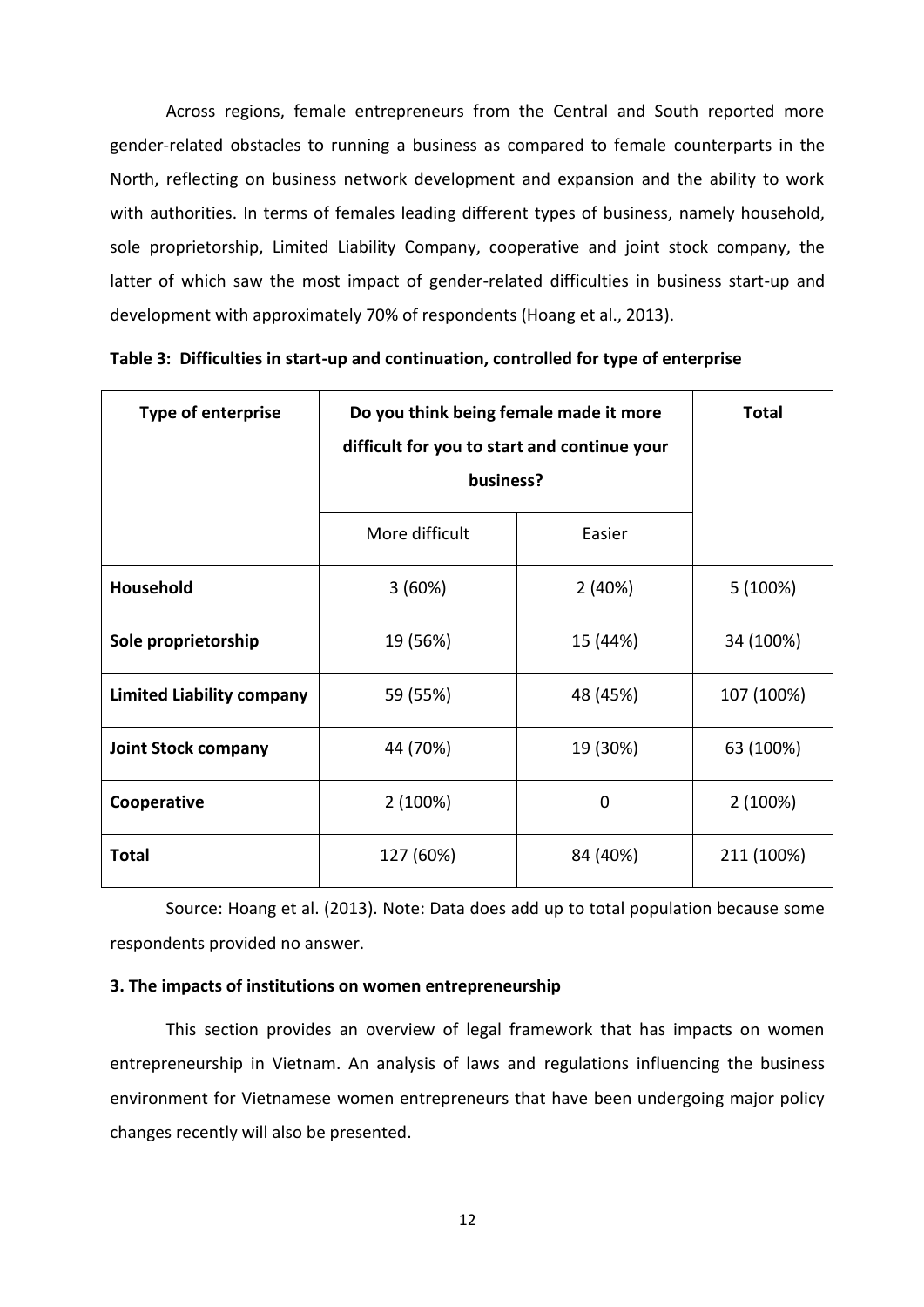#### **3.1. Legal Framework**

According to UNIDO (2010), institutions have a profound effect on not only the macroeconomy but also the micro one. Whether in the form of social perceptions or traditional values, for instance, institutions include socio-political dimensions as a means of assessing economic efficiency in both macro and micro level. As a consequence, it is utilised as a tool for the performance evaluation of female entrepreneurs. Vietnam has gradually developed its legal framework on gender equality in general and women entrepreneurship in particular.

The Constitution (1982, 2013) guarantees equal rights of both genders under the national law system. The Government of Vietnam is to be applauded for their efforts to guarantee and promote gender equity. These efforts are clearly expressed through the Constitution of Vietnam since its very beginning. An article in the 1946 Constitution reads: "All citizens of Vietnam, regardless of their sex and gender, share equal rights in all aspects of political, economic, cultural and social life". The issue has been reinforced through the national Constitution of 1959, 1980 and 1992. To bring this philosophy into practice, the Government has issued a series of decrees and programs focused in specific thematic areas.

The Gender Equality Law (2006) creates a regulatory framework for women to determine their rights to equal representation in all facets of life. Its purpose is to change the discriminatory perception toward women of the public. This law is guided by the Resolution 11-NQ/TW (27/04/2007), Resolution No. 57 dated 01/12/2009 and Decree 48 dated 19/05/2009.

The Enterprise Law (2014) provides a legal foundation for the establishment, organisation and operation of enterprises from different sectors of the economy. This law is supported by Decree 88, Decree 56, Circular 05 and Circular 03.

The Investment Law (2014) provides a framework for investment activities of all domestic and foreign investors operating in and outside Vietnam. Decree 103 supports this Law.

The Land Law (1993, 2013) created a real estate market and prompted a sweeping distribution program, permitting land transactions and legal titles for the first time in Vietnam. Although gender-neutral, the 1993 law seemed to benefit men more than women as the men received a larger portion of the Land Use Rights Certificates, with only 10 to 12 percent issued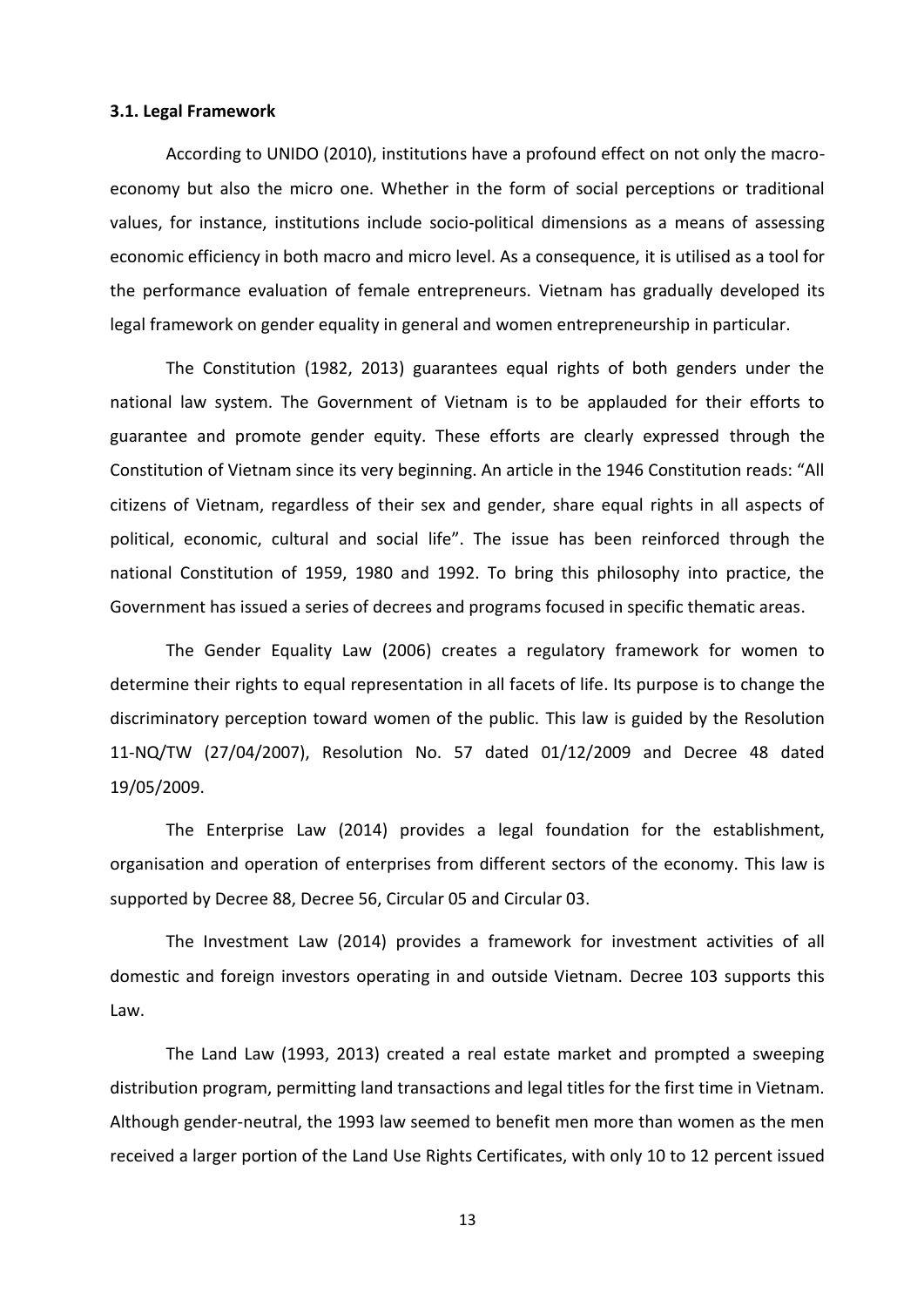in women's names. The 2013 Land Law corrected some of the gender inequalities by requiring Land Use Rights Certificates to record the names of both spouses, as opposed to only the head of the household.

Government Plan of Action for Women's Affairs in the Country's Era of Industrialisation and Modernisation by 2020 (adopted in 2009) provides a detailed description of equality for men and women in all fields.

The National Strategy on Gender Equality 2011 – 2020 and the National Programme on Gender Equality 2011 – 2015 focuses on consolidating women leadership at administrative and legislative levels, along with the preparation for the 2016 elections. They stress the essential role of gender equality for the development of the society and economy of Vietnam. Some of the targets of these two are: at least 25% of positions in Party Committees will be acquired by women in the next term (2016 – 2020) and at least 35% female representatives in the National Assembly and political levels by 2016.

#### **3.2. Impacts of contemporary Laws on women entrepreneurship in Vietnam**

In this section, a certain number of Vietnamese Laws and Decrees, which have been released and implemented, will be assessed in terms of their compatibility with the Law on Gender Equality. In fact, most Laws and Decrees conform to and assist the stipulations of the Law on Gender Equality. Nonetheless, there are still enough room for the improvement of these Laws and Decrees.

#### **Laws**

The economic potential of women has been recognized by the Vietnamese Government. Central Party Resolution No. 11 paved the way for the creation of the National Action Plan for Women 2008-2010. The Law providing for Gender Equality (No. 73/2006/QH11) was enacted by Vietnamese Parliament and then the government issued several decrees supporting, among others: mainstreaming of gender equality into legal normative documents (No. 48/2009/ND-CP), implementation of articles under the Gender Equality Law (No. 70/2008/ND-CP) and handling of administrative violations of gender equality (No. 55/2009/ND-CP). Also, the decree that supports the development of small and medium-sized enterprises and prioritises women-owned enterprises and female labourintensive SMEs (No. 56/2009/ND-CP) was recently reviewed and reissued.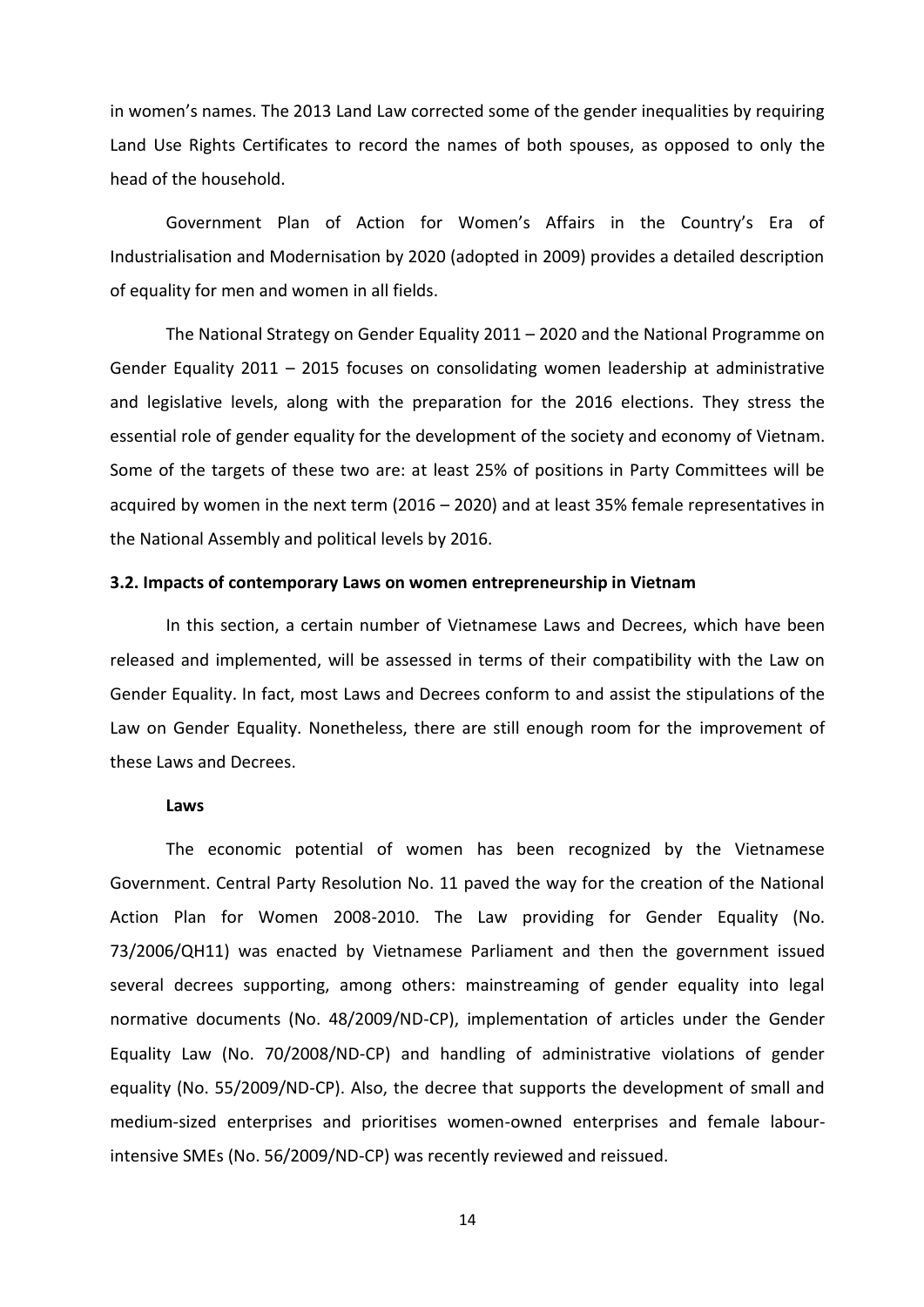Both the Enterprise Law (2014) and Investment Law (2014), in general, conform to the Gender Equality Law (2006) to a large extent. However, they do not refer particularly to women in entrepreneurial activity. The positive aspect is that while most of the wording in both law do not specify male or female, the interpretation and implementation of the laws into practice can be applied for both genders. Besides, the utilisation of gender-neutral terms when it comes to entrepreneurs or investors implies the recognising of equal capabilities of men and women in starting, running and doing business. For instance, the Investment Law draws on non-discrimination principle when specifying the rights of investors to gain access and use public services in Article 19. Nevertheless, some articles can cause difficulty for women in entrepreneurship. One example is that the Enterprise Law permits small-scale family-run businesses to formalise business activities that began before the enactment of that Law (Article 270), but it does not specifically mention women entrepreneurs.

In regard to the issue of women equal access to property rights, Article 95 of the 2013 Land Law certifies that: " Where the land use right is a mutual asset of a wife and husband, the certificate of land use right must state the full names of both husband and wife. Where the land user of one parcel of land comprises a number of individuals, family households and organizations, a certificate of land use right shall be issued to each individual, family household and organization being a land co-user." The Land Law 2013 has made a significant progress in supporting land ownership of women. This facilitates the procedure for women in seeking financial assistance from banks and credit funds to start-up their own businesses.

Similarly, the Marriage and Family Law of 2000, Article 27 clearly states that "Common property of husband and wife includes property created by husband and wife, incomes generated from labour, production and business activities and other lawful incomes of husband and wife during the marriage period; property jointly inherited or given to both, and other property agreed upon by husband and wife as common property. The land use right obtained by husband and wife after their marriage is their common property....Where a property under the common ownership of husband and wife is required by law to be registered for ownership, names of both husband and wife must be inscribed in the ownership certificate thereof."

The Government efforts have significantly improved gender equity in Vietnam during last decade. However, due to a number of reasons as presented in the following sections, a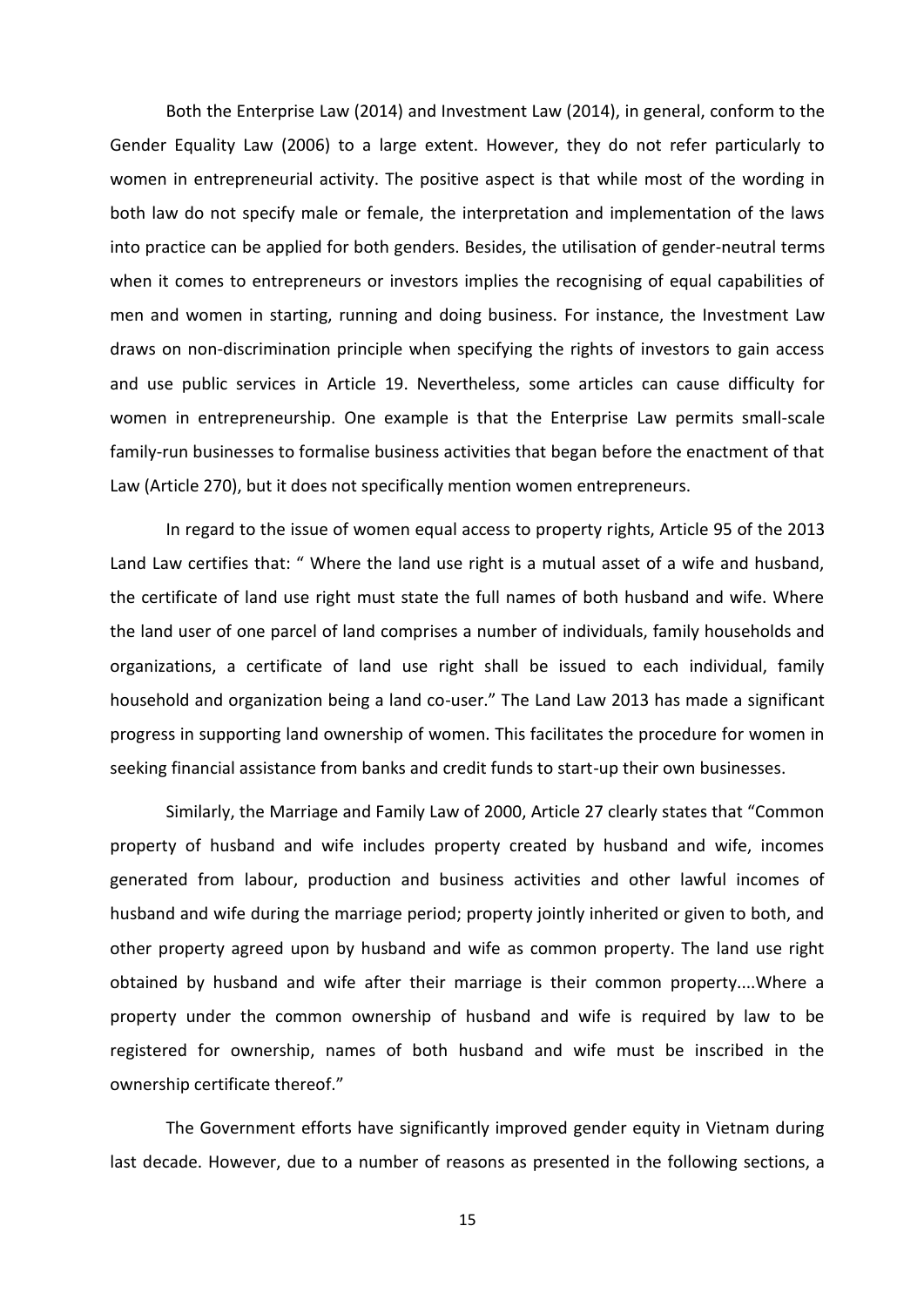distinct gender difference still exists in practice. Surveys conducted by Action Aid (2008), the World Bank (2008), VARHS (2010) and UNDP (2006) all show, for example, that the percentage of women's names in the Land use certificates occupies only 30%. A detailed study on the relationship between gender and land tenure in two rural communities in the Mekong and Red River Deltas of Scott at el (2009) shows a similar finding although the study also finds out that land distribution appears to be more equitable among households in Can Tho Province than those in the North. Therefore, gender equal access to property rights still needs to be developed in order to facilitate starting and running business for Vietnamese women entrepreneurs.

#### **Decrees**

In Article 9 of Decree 88, it is obligatory that the Ministry of Planning and Investment (MPI) offer training for staff working in the business and registration service. What needs to focus on is that according to the survey of UNIDO (2010), female entrepreneurs felt that they had less chance to start their own business. Therefore, it is necessary that the MPI contain the content of gender sensitivity trainings along with the aforementioned contents.

Due to the lack of concentration in Enterprise Law, in Article 5 of Decree 56, it is stated that assistance programme is given priority for two types of small and medium enterprises: those that are run by women, and those that provide employment opportunities for a vast number of female employees. In addition, Article 7 from the same Decree regulates the financial assistance, consultancy and training small and medium enterprises despite no gender separation, namely male and female-run enterprises. Likewise, it is not apparent as to whether this Article succeeds the prioritisation in Article 5. If it does, then it should clarify the foundation for female priority. Furthermore, what Article 7 lacks is the clarity of the responsible agency for managing and operation the training support for human resources. This could lead to confusion, for instance, pursuant to Article 13, the MPI is the focal agency. However, the MPI must seek request for the Ministry of Finance, which takes responsibility for balancing and arranging the budget for training.

Article 17 of the same Decree provides for the participation and contracts associated with the public services. Nonetheless, it does not state specifically whether women are encouraged or women-owned enterprises should be given more priority when it comes to tender calls.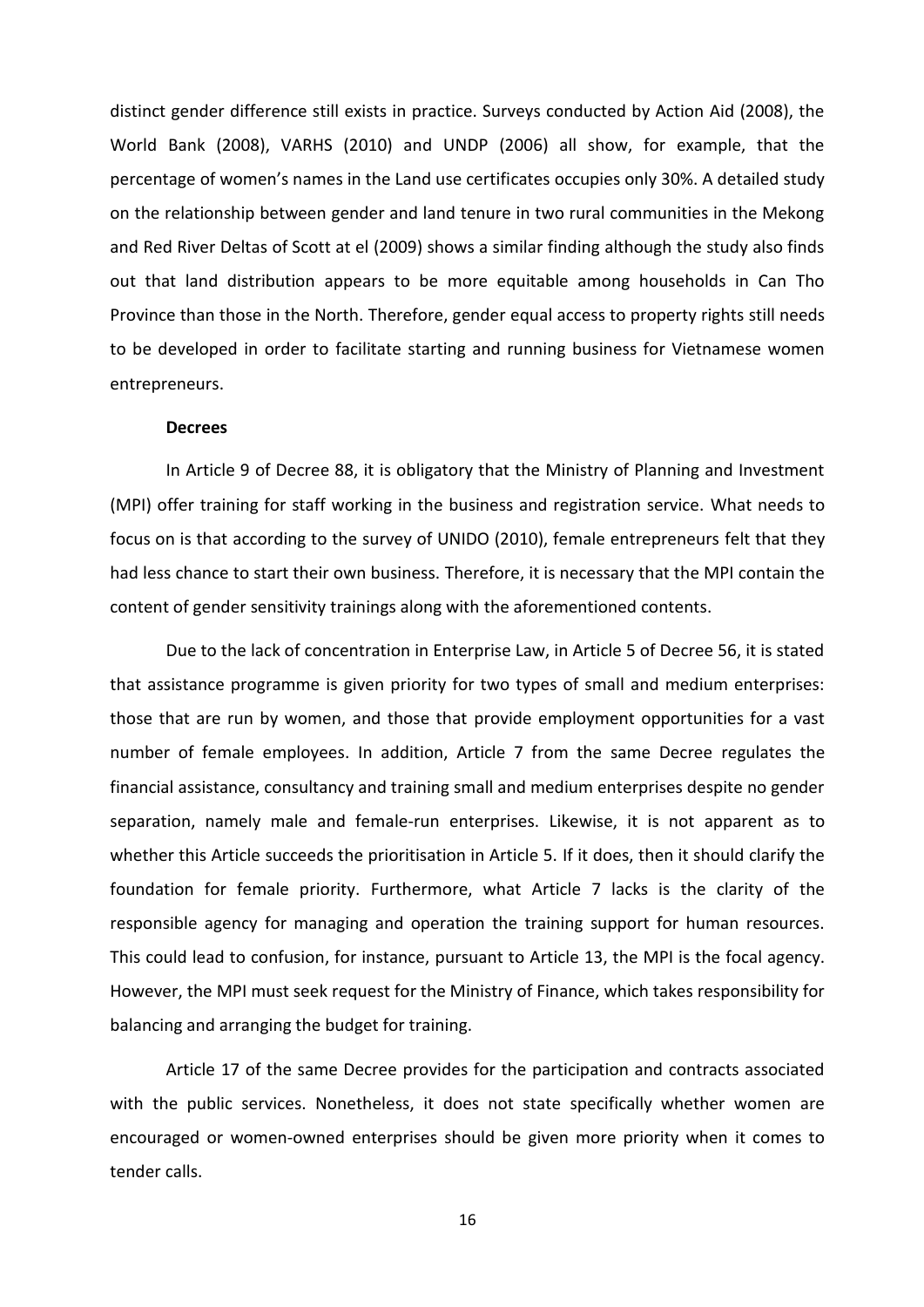Circular 05 succeeding Decree 88 adds regulations the mechanisms of business transactions between enterprises on registration or taxation that are not fully covered in previous documents. In Article III.1, it is commended that through information transmission process such as fax or the Internet will pave the way for women who even lack educational qualifications, or face time and location-related obstacles.

Decree 108 has a similar problem as the Investment Law that it supports, which is the failure of recognising women involved in investing and entrepreneurial activities. Decree 108 determines domains and provinces which are eligible for special investment incentives. The fact that those incentives focus on scientific-oriented investment activities like technology or mechanics may probably prevent women from starting with small businesses and those engaging in feminised sectors. Instead, the participation of women in technical area should be built as an incentive, for instance, allocating a mandatory position for women in the field, or combined with the encouragement of women in this domain through education-related regulations.

# **4. Implications and Recommendations for Further Study**

#### **4.1. Implications**

It is undeniable that women entrepreneurship has made significant contribution to the development of the socio-economy of Vietnam. The proportion of women participating in the formal economy has risen dramatically, mostly through private enterprises (83%) and 26% of them work as head of the enterprises (UNDP, 2014). However, as aforementioned, given the fact that Vietnamese tradition has still favoured men over women and the legal framework still lacks reference to female entrepreneurs, this report will suggest some recommendations for the encouragement of the field of women entrepreneurs.

# **Policy-oriented recommendations**

We suggest some policy-related implications for supporting women entrepreneurship in Vietnam. First the policy-makers should remove gradually gender discrimination at work, from governmental offices to business organisations, in which women are given more decision-making roles. The male vs. female ration for any decision-making roles at all political levels (provincial, district and community levels) as well as in organisations, and promulgate punitive measures for those that violate have to be ensured.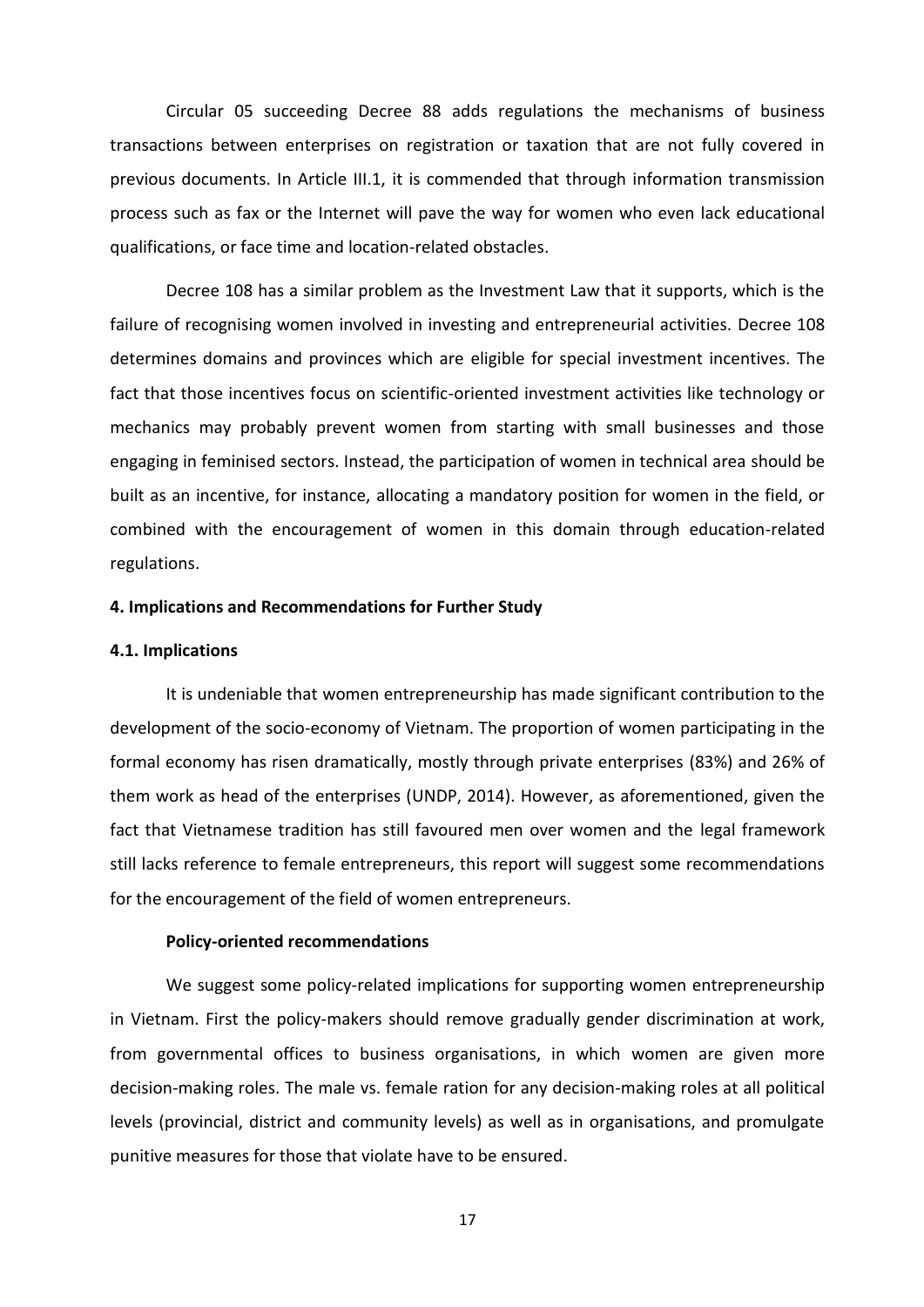The Government should implement specific hiring, training, promotion policies to have at least a certain proportion of women as senior or leading positions in government and the Party (30%). Furthermore, the Parliament should regular review the legal system to evaluate the impact of presently legislation system on gender equality in general and female entrepreneurship in particular as to whether this comes up to the goals set in advance. If not, there should be amendments to increase the encouragement for women. In addition, the revision should be carried out in tandem with the update with the swiftly changing situation.

It is recommended that the policymakers should develop activities and models for the growth of businesses, concentrating on mainstream gender equality and increase the data on gender equality that is related to women entrepreneurship. Moreover, training programmes should be implemented within established enterprises that give preferences to women, such as short-term courses focusing on soft skills such as foreign language, consultancy, business administration, action plan development and so forth. Besides, long-term courses can be added with the collaboration of local companies to allow learners to take part in on-the-job training and gain hands-on practical experience. The curricula can be tailored by the government or the Ministry of Education and Training to fulfil the demand of the market.

As mentioned above, the Land Law 2013 has made a significant progress in supporting land ownership of women and this facilitates the procedure for women in seeking financial assistance from banks to start-up their own businesses. However, women still experience difficulties in seeking further funding further credit funds to start-up their own businesses and remain their business without hypothecating their real estate assets. Therefore, we propose that the Government should implementing investment fund and encourage venture funds to support women with capital needed for entrepreneurial activity.

#### **Mind-set change**

Overall, the rise in awareness of both men and women play an equally important role in changing the old tradition of Vietnam that has been an obstacle for women entrepreneurship for long. That is, decision making, property rights and inheritance, which have been traditionally linked to men, should be shared equally with women and similarly regarding domestic tasks should be carried out by men also.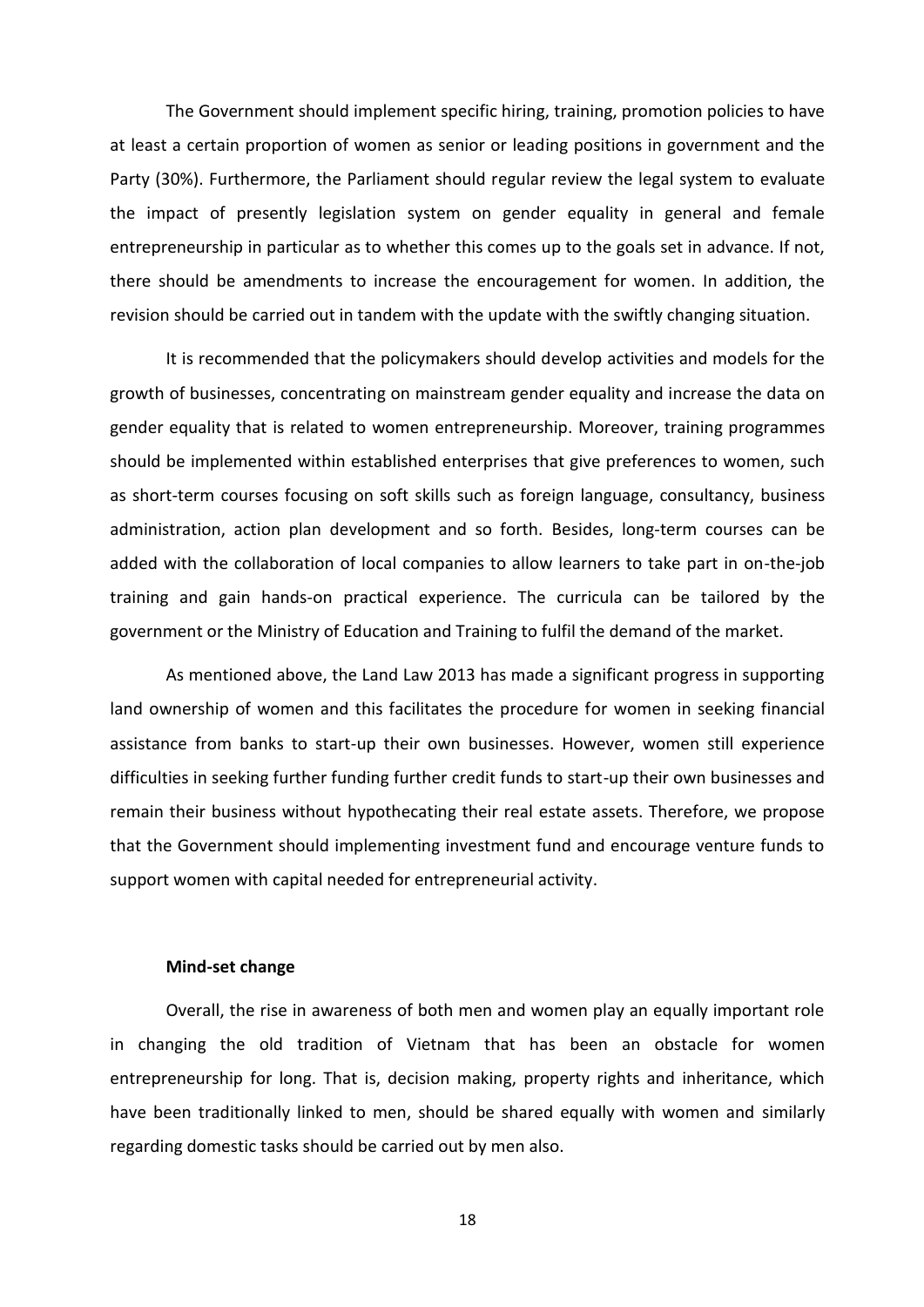Although in Vietnam legally land rights are equal for men and women but in practice husbands have been put as the main registrant in land use right certificates, then wives are dependent on their husbands in using land as deposit for start-up. This can be improved by creating a campaign raising awareness of both genders on the essential role of joint land ownership; giving priority, assisting, and fast-track land registration applications that must have both the husband and wife's names; encouraging giving inheritance associated with land rights to female members of the family.

Domestic responsibilities should be shared between men and women. This can be seen as an obstacle for women who want to pursue an independent business. The government can help by designing campaigns for equality in male and female responsibility in childcare and household assignments. Besides, the infrastructure for childcare services and kindergartens can be improved, which can assist in child-support for children and save time for working families. Companies should pave the way for female participation by providing childcare facilities for their staff.

## **4.2. Recommendations for Further Study**

This report on women entrepreneurship confirms the growing importance of women entrepreneurship in the socio-economic growth of Vietnam. What have been found through the report is that while the rate of women entrepreneurship is similar to that of men, they are most likely to operate smaller-scale and more vulnerable enterprises compared to their male counterparts. Also, in terms of management and decision-making roles, along with educational and employment opportunities, women are outweighed by men. In addition, future studies should identify the different impacts of opportunity and necessity entrepreneurship to the economic development in the context of Vietnam, and demonstrate the entrepreneurial motivation of Vietnamese women who is working in rural areas.

Besides, Vietnamese females have to face a number of challenges to engage in entrepreneurial activity. The reasons for that include the Confucian-influenced tradition and social norms, as well as the incomplete legal framework.

Given the summary above, it is clear that there are still room for future researchers to focus on the improvement for women entrepreneurship in Vietnam. Among the critical queries, some of the topics that can be explored, for example the impact of "Doi Moi" on the lives of women entrepreneurs, as well as opportunities and challenges associated with them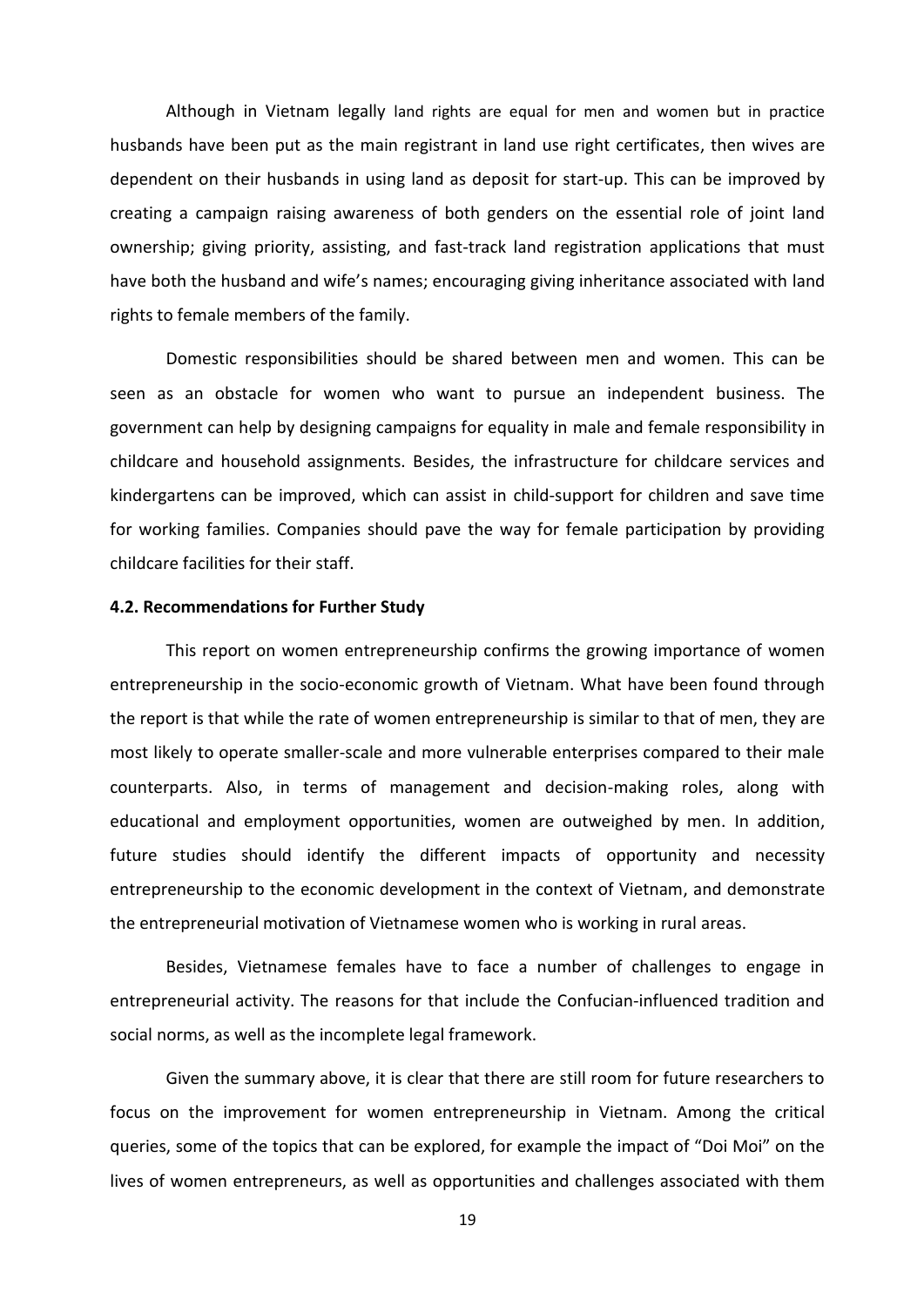in this period; the need for the development of statistical data on gender equality and women entrepreneurship; the incentive for women to start up and run businesses themselves; key lessons learned from other countries to apply for the practice of Vietnam; and the solutions for constraints that Vietnamese female entrepreneurs have been encountered.

# **Conclusion**

This paper has provided insights into the current status of Vietnamese women entrepreneurs and barriers and obstacles they face in doing business. The issues of traditions and institutions that influence on Vietnamese women entrepreneurship have been analysed clearly. Regarding the institutional implications, we proposed policy-oriented recommendations and recommended some tradition changes in doing business and new law issues which may help policy makers build a support system for the development of women entrepreneurship. In view of the summary above, apparently there are rooms for future scholars to study on the improvement for women entrepreneurship in Vietnam.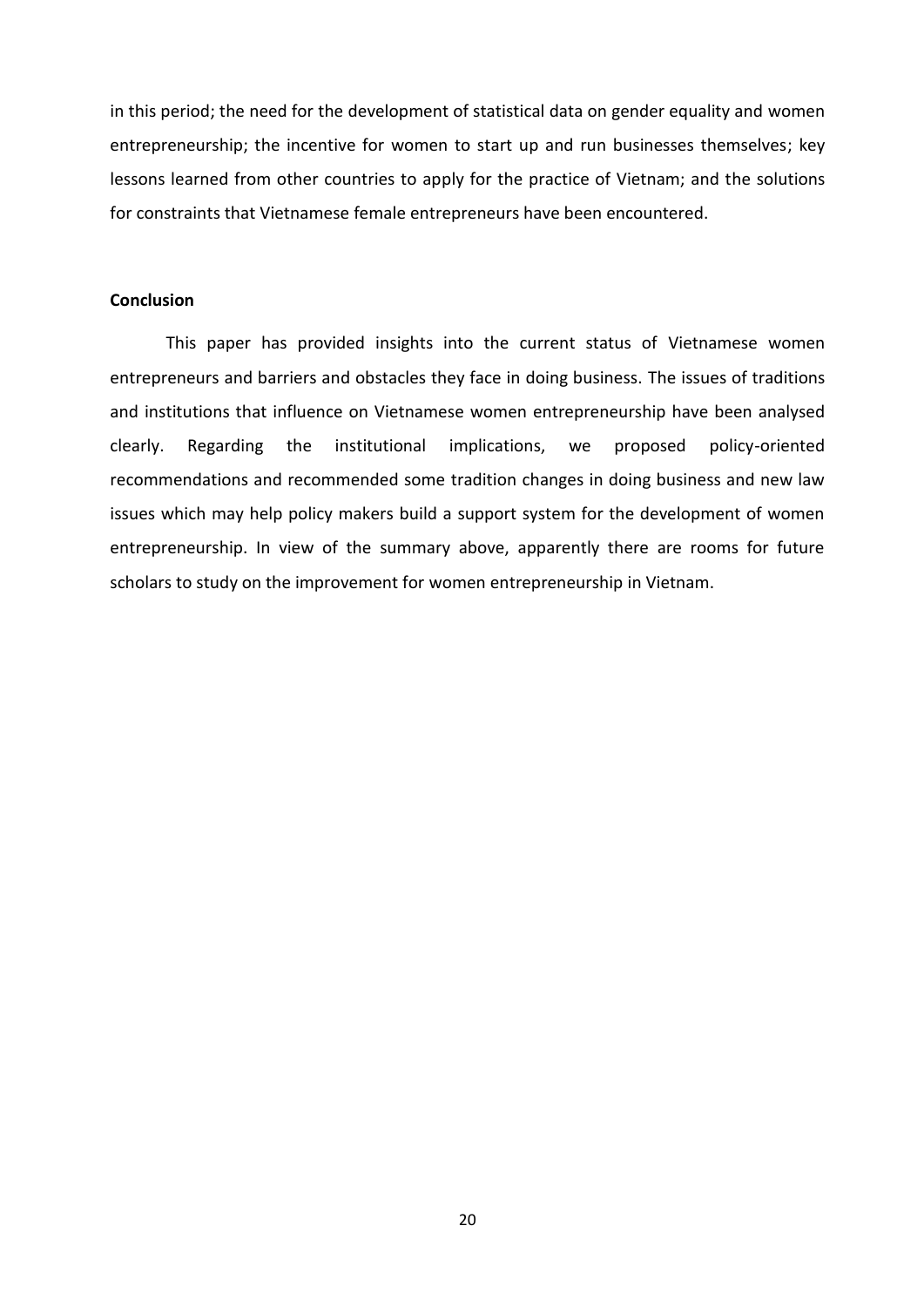#### **REFERENCES**

- Acs, Z. & Varga, A. (2005) 'Entrepreneurship, agglomeration and technological change', *Small Business Economics*, 24, 323---334.
- Avin, R.M & Kinney, L.P (2014). Trends in Female Entrepreneurship in Vietnam Preliminary paper presented at *the 23th Annual Conference on Feminist Economics* sponsored by IAFFE, University of Ghana, Accra, Ghana, June 27-29, 2014.
- Avin, R.-M., & Kinney, L. P. (2014) 'Trends in Women entrepreneurship in Vietnam', *23rd Annual Conference on Feminist Economics*, Ghana: 27 – 29 June.
- Bruton, G. D., Ahlstrom, D., & Obloj, K. (2008). Entrepreneurship in emerging economies: where are we today and where should the research go in the future. *Entrepreneurship: Theory and Practice*, 32(1), 1–14.
- Bunck, J. M. (1997) *Women and Post Cold War Socialism: the cases of Cuba and Vietnam*, 7th Annual Meeting, Association for the Study of Cuban Economy, University of Miami, Knight Center, Hyatt Hotel, August 7-9 1997

Central Population and Housing Census Steering Committee (2010), The 2009 Vietnam Population and Housing Census: Completed Results, Statistical Publishing House, available at: and a state at a state at a state at a state at a state at a state at a state at a state at a st http://vietnam.unfpa.org/webdav/site/vietnam/shared/Census%20publications/3\_Co mpleted-Results.pdf

- Chari, M. D., & Dixit, J. (2015). Business groups and entrepreneurship in developing countries after reforms. *Journal Of Business Research*,68, 1359-1366.
- Djankov, S. , R. L. Porta , F. Lopez-de-Silanes and A. Schleifer (2002) The Regulation of Entry, *Quarterly Journal of Economics* CXVII (1): 1-37
- Food and Agricultural Organisation and United Nations Development Programme (2002) '*Gender Differences in the Transitional Economy of Vietnam: Key Gender Findings – Second Vietnam Living Standards Survey, 1997 – 1998'*. Vietnam: Food and Agricultural Organisation and United Nations Development Programme. Available at: <http://www.fao.org/docrep/005/ac685e/ac685e00.htm> [Accessed 7 December 2015].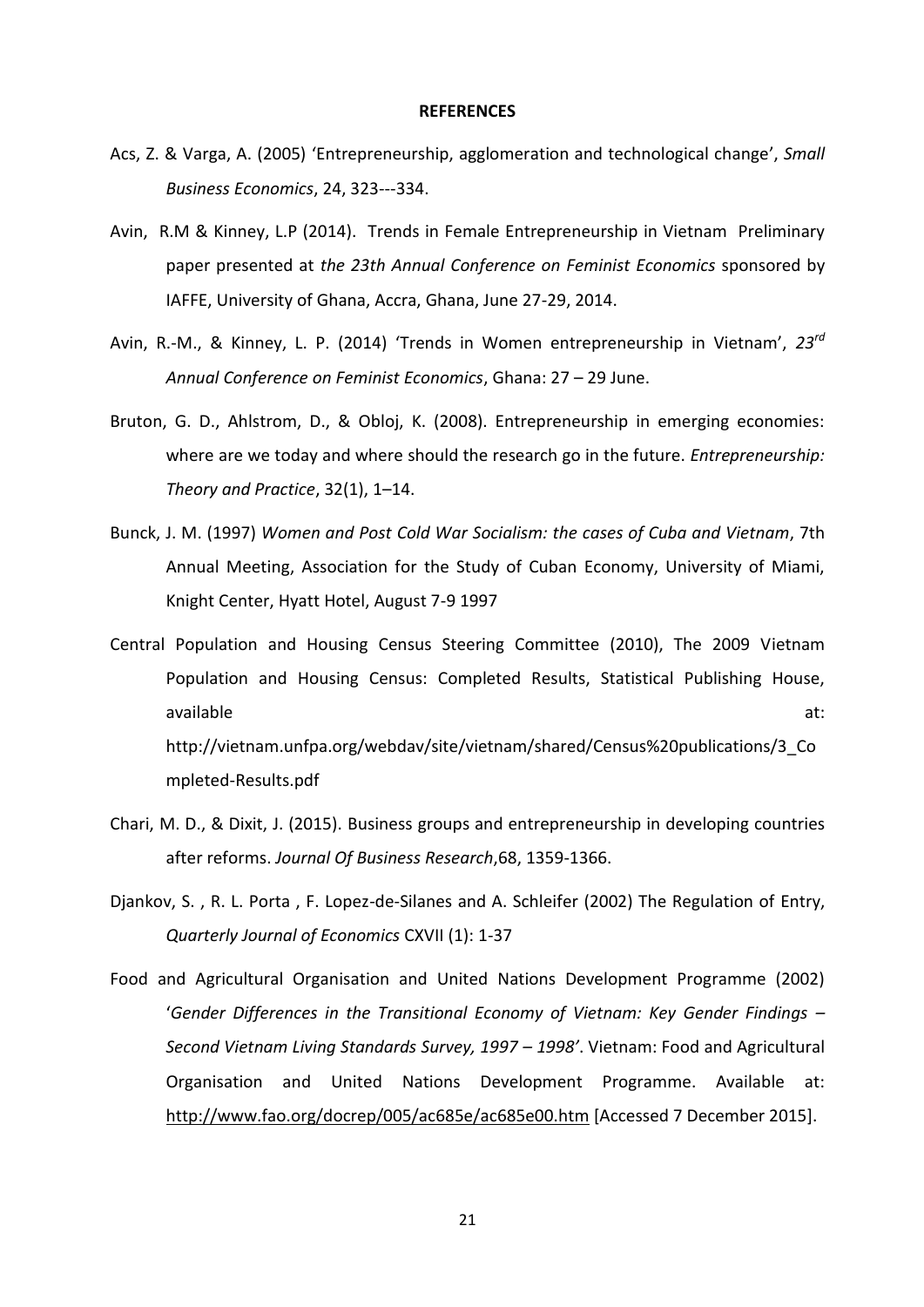- Fuentelsaz, L., González, C., Maícas, J., & Montero, J. (2015). 'How different formal institutions affect opportunity and necessity entrepreneurship'. *Business Research Quarterly*, 18(4), 246-258.
- Gallup, J (2004) The wage labor market and inequality in Vietnam*. In Economic growth, poverty, and household welfare in Vietnam* edited by Paul Glewwe, Nisha Agrawal, and David Dollar. Washington, D.C.: The World Bank.

General Statistics Office of Vietnam (GSO) (2014), *Population and employment Report 2014*

- Global Entrepreneurship Monitor. (2013). *Vietnam report 2013*. United Kingdom. Retrieved from: [www.gemconsortium.org](http://www.gemconsortium.org/)
- Hampel-Milagrosa, A., Pham, H., Nguyen, Q., and Nguyen, T. (2010) '*Gender-Related Obstacles to Vietnamese Women Entrepreneurs*'. Vietnam: United Nations Industrial Development Organisation and Vietnam Chamber of Commerce and Industry. Available at: [http://www.un.org.vn/en/publications/publications-by](http://www.un.org.vn/en/publications/publications-by-agency/%20doc_details/294-gender-related-obstacles-to-vietnamese-women-entrepreneurs.%20html)[agency/doc\\_details/294-gender-related-obstacles-to-vietnamese-women](http://www.un.org.vn/en/publications/publications-by-agency/%20doc_details/294-gender-related-obstacles-to-vietnamese-women-entrepreneurs.%20html)[entrepreneurs. html](http://www.un.org.vn/en/publications/publications-by-agency/%20doc_details/294-gender-related-obstacles-to-vietnamese-women-entrepreneurs.%20html) [Accessed 7 December 2015].
- Hang, T.T.T. (2008), "Women's leadership in Vietnam: opportunities and challenges", *Signs*, Vol. 34 No. 1, pp. 16-21.
- Hirschman, C. and V. M. Loi (1996) Family and Household Structure in Vietnam: Some glimpses from a recent survey, *Pacific Affairs* Vol 69 (No. 2 (Summer 1996)): 229-249
- Hoang, B.T. (2010), "Rural employment and life: challenges to gender roles in Vietnam's agriculture at present", paper presented at the FAO-IFAD-ILO Workshop on Gaps, Trends and Current Research in Gender Dimensions of Agricultural and Rural Employment: Differentiated Pathways Out of Poverty Rome, 31 March-2 April 2009, available and at: the set of the set of the set of the set of the set of the set of the set of the set of the s ilo.org/fileadmin/user\_upload/fao\_ilo/pdf/Papers/16\_march/Thinh\_final.pdf
- Hoang, C., Hoang, C.L.T.S, Nguyen, T.P.C, Ngo, T.P.L, Tran, T.N, Vu, T.L (2013), The women's access to land in contemporary Vietnam. UNDP Report 2013
- Hoskisson, R. E., Eden, L., Lau, C.M., &Wright, M. (2000). Strategy in emerging economies. *Academy of Management Journal*, 43(3), 249–267.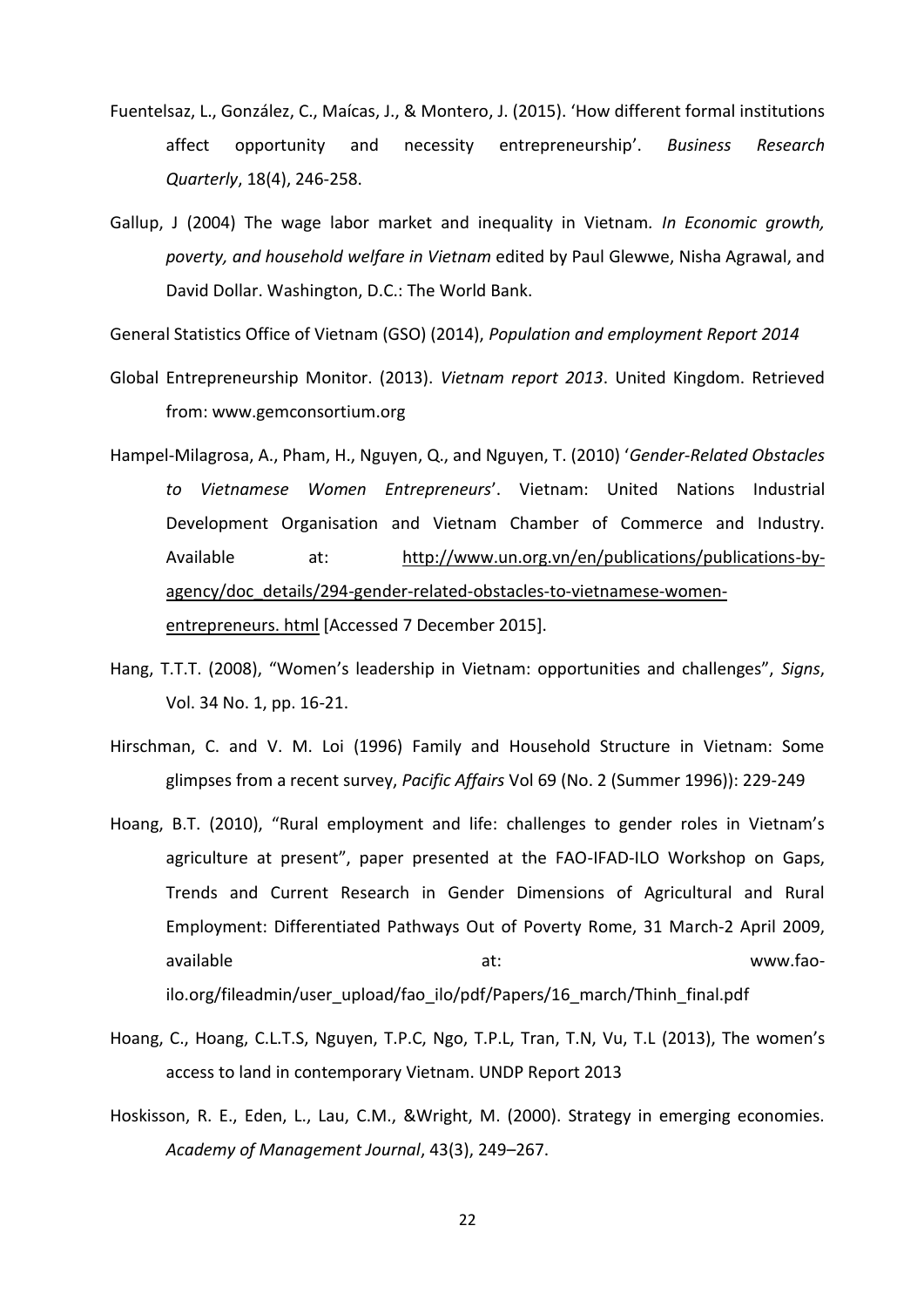- ILO (2011) '*Creation of an enabling environment for women entrepreneur in Vietnam: Mainstreaming gender issues in government policy on enterprise development'*, Hanoi.
- International Finance Corporation (2006) *A National Survey of Women Business Owners in Vietnam. Joint survey with Gender and Entrepreneurship Markets (GEM) and the Mekong Private Sector Development Facility (MPDF)*, Washington, DC, IFC
- International Labour Organisation (2007) '*Women's Entrepreneurship Development in Vietnam*'. Vietnam: International Labour Organisation.
- International Labour Organization and the Ministry of Labour, Invalids and Social Affairs of Vietnam (2010), The Informal Economy in Vietnam, ILO/MOLISA, Hanoi.
- Kibria, N. (1990) Power Patriarchy and Gender Conflict in the Vietnamese Immigrant Community, *Gender and Society* Vol 4 (No 1 (March 1990)): 9-24
- Luke, N. , S. R. Schuler , B. T. T. Mai , P. V. Thien and T. H. Minh (2007) *Exploring Couple Attributes and Attitudes and Marital Violence in Vietnam*, New York, Sage Publications
- McChesney, F. (1987) Rent extraction and rent creation in the economic theory of regulation, *Journal of Legal Studies* 16 de Soto, H. (2000) *The Mystery of Capital: Why capitalism Triumphs in the west and Fails everywhere Else*, New York, Basic Books
- Minniti, M. (2010) 'Women entrepreneurship and Economic Activity', *European Journal of Development Research*, 22, pp. 294 – 312.
- Nguyen, B. (2011) 'The Changes of Women's Position: The Vietnam Case', *International Journal of Innovative Interdisciplinary Research*, 1, pp. 126 – 138.
- Nguyen, B. (2012) 'Abortion in Present Day Vietnam', *International Journal of Academic Research in Business and Social Sciences*, 2 (1), pp. 56 – 61.
- Nguyen, C., Frederick, H., & Nguyen, H. (2014). Female entrepreneurship in rural Vietnam: An exploratory study. *International Journal Of Gender And Entrepreneurship*, 6(1), 50-67.
- Nijssen, E.J. (2014), Entrepreneurial Marketing: An Effectual Approach, Routledge, New York, NY.
- Raven, P., & Le, Q. (2015). Teaching business skills to women: Impact of business training on women's microenterprise owners in Vietnam. *International Journal Of Entrepreneurial Behaviour And Research*, 21(4), 622-641.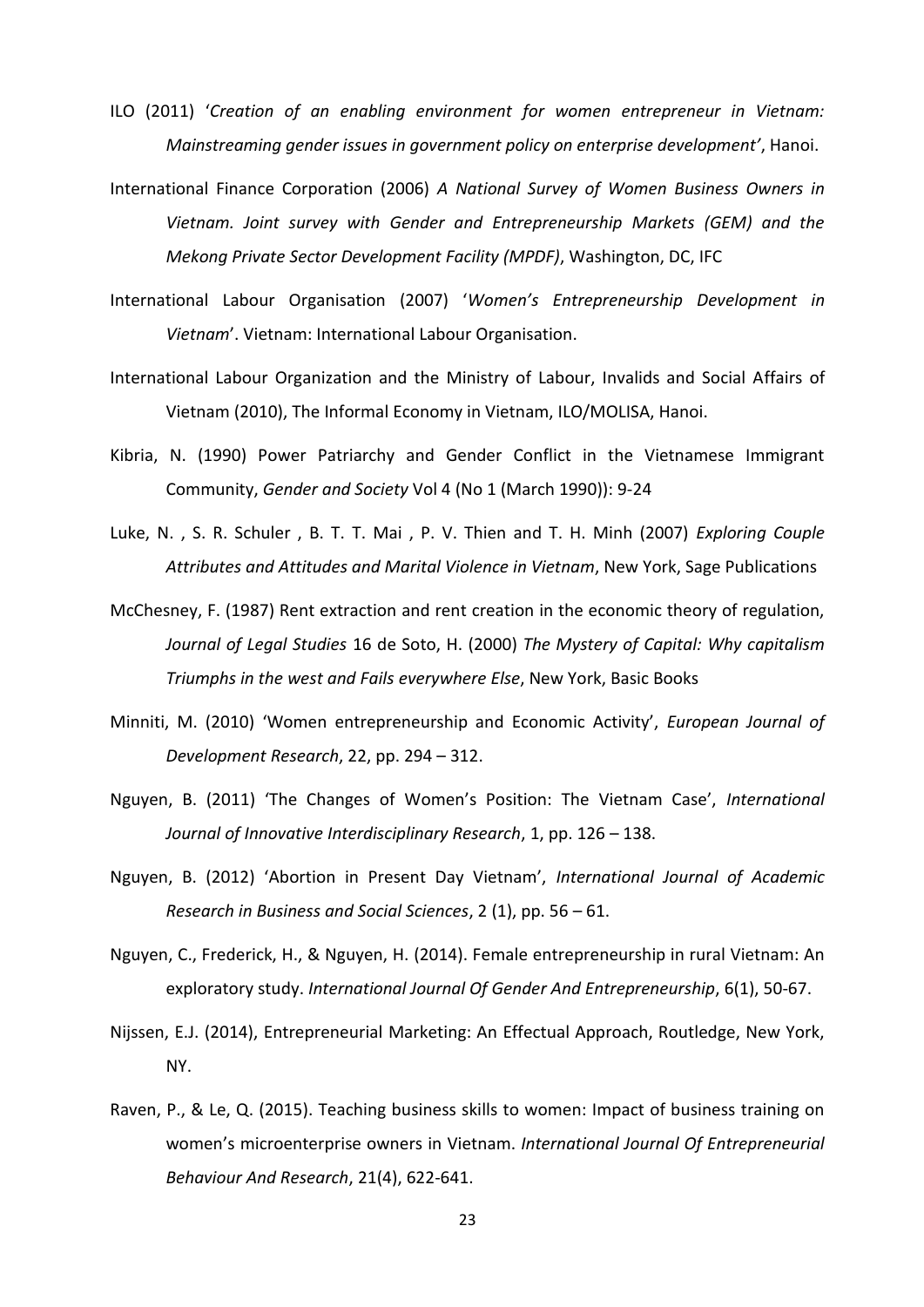- Rubio-Bañón, A., & Esteban-Lloret, N. (2015). Research article: Cultural factors and gender role in female entrepreneurship. *Suma De Negocios*
- Terrell, K., and Troilo, M. (2010) 'Values and Women entrepreneurship', *International Journal of Gender and Entrepreneurship*, 2 (3), pp. 260 – 286.
- Thanh, H.X., Anh, D.N. and Tacoli, C. (2005), "Livelihood diversification and rural-urban linkages in Vietnam's red river delta", Discussion Paper No. 193, International Food Policy Research Institute (IFPRI), available at: http://ideas.repec.org/p/fpr/fcnddp/193.html
- The World Economic Forum (2015) '*The Global Gender Gap Report 2015'*. Switzerland: The World Economic Forum. Available at: [http://reports.weforum.org/global-gender-gap](http://reports.weforum.org/global-gender-gap-report-2015/)[report-2015/](http://reports.weforum.org/global-gender-gap-report-2015/) [Accessed 8 December 2015].
- Thi, L. (1995) Doi Moi and female workers: a case study of Ha Noi, in: V. M. Moghadam (ed.), *Economic reforms, women's employment and social politics*, Helsinki, World Institute for Development Research
- Tien, P. N. (2010) *Overarching view of Gender Equality in Vietnam"*, 2010, Conference on Commemoration of International Women's Day 2010, "Beijing + 15, Looking back, reaching forward, Gender Equality and Women Empowerment 15 years after the Fourth World Conference on Women, Ha Noi, 12 March 2010.
- United Nations Development Programme (2012) '*Women's Representation in Leadership in Vietnam*'. Vietnam: United Nations Development Programme.
- United Nations Development Programme (2015) '*Human Development Report 2014'*. USA: United Nations Development Programme. Available at: http://hdr.undp. org/en/content/human-development-report-2014 [Accessed 10 December 2015].
- United Nations Industrial Development Organization (UNIDO). (2010). *Gender related obstacles to Vietnamese Women Entrepreneurs*. Vienna, Austria.
- Vietnam Women Entrepreneurs Council (2007) *Women's entrepreneurship development in Vietnam*. International Labor Organization, Vietnam.